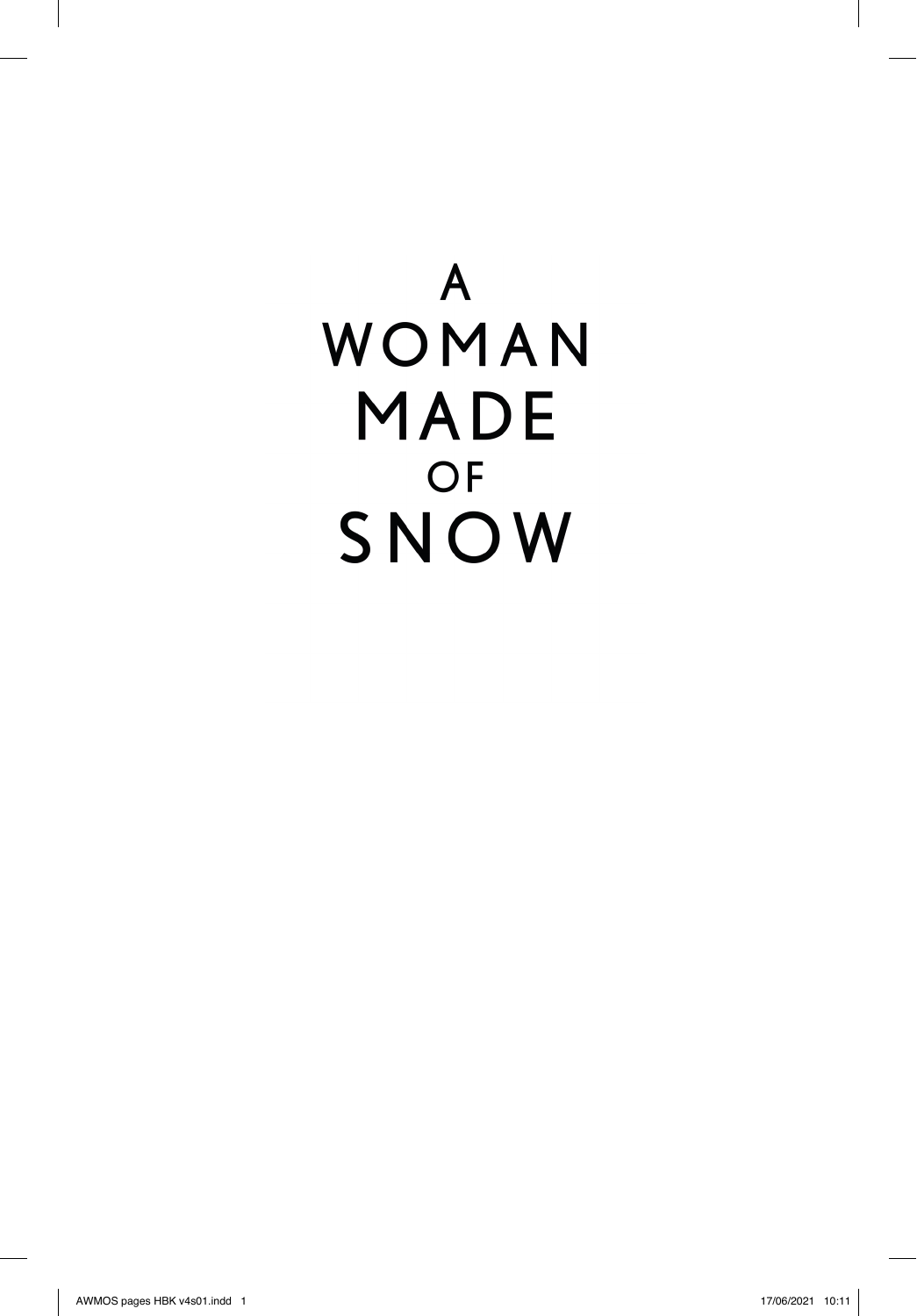Also by Elisabeth Gifford

*The Lost Lights of St Kilda The Good Doctor of Warsaw Return to Fourwinds Secrets of the Sea House*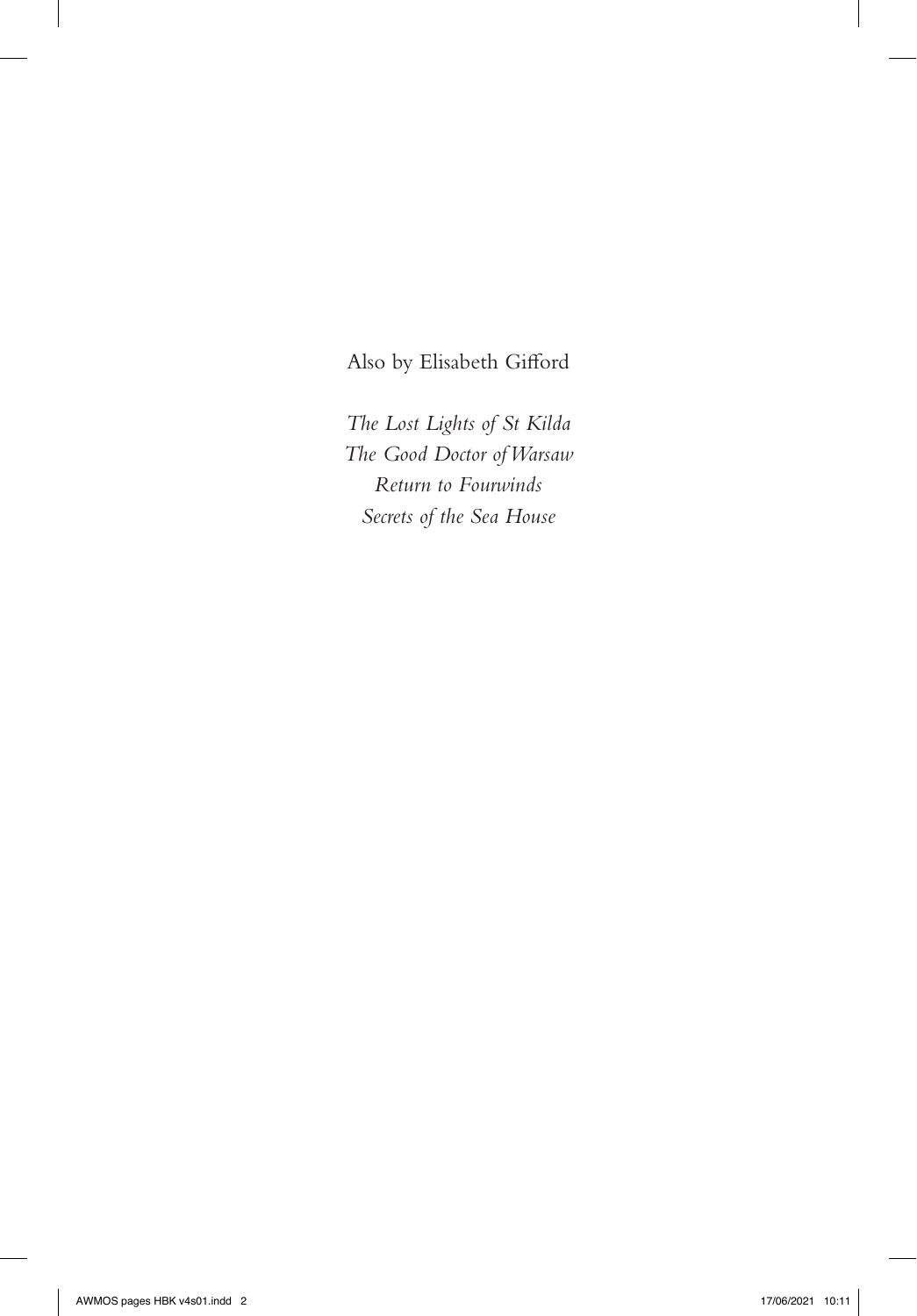# ELISABETH GIFFORD  $\mathsf{A}$ WOMAN MADE OF SNOW

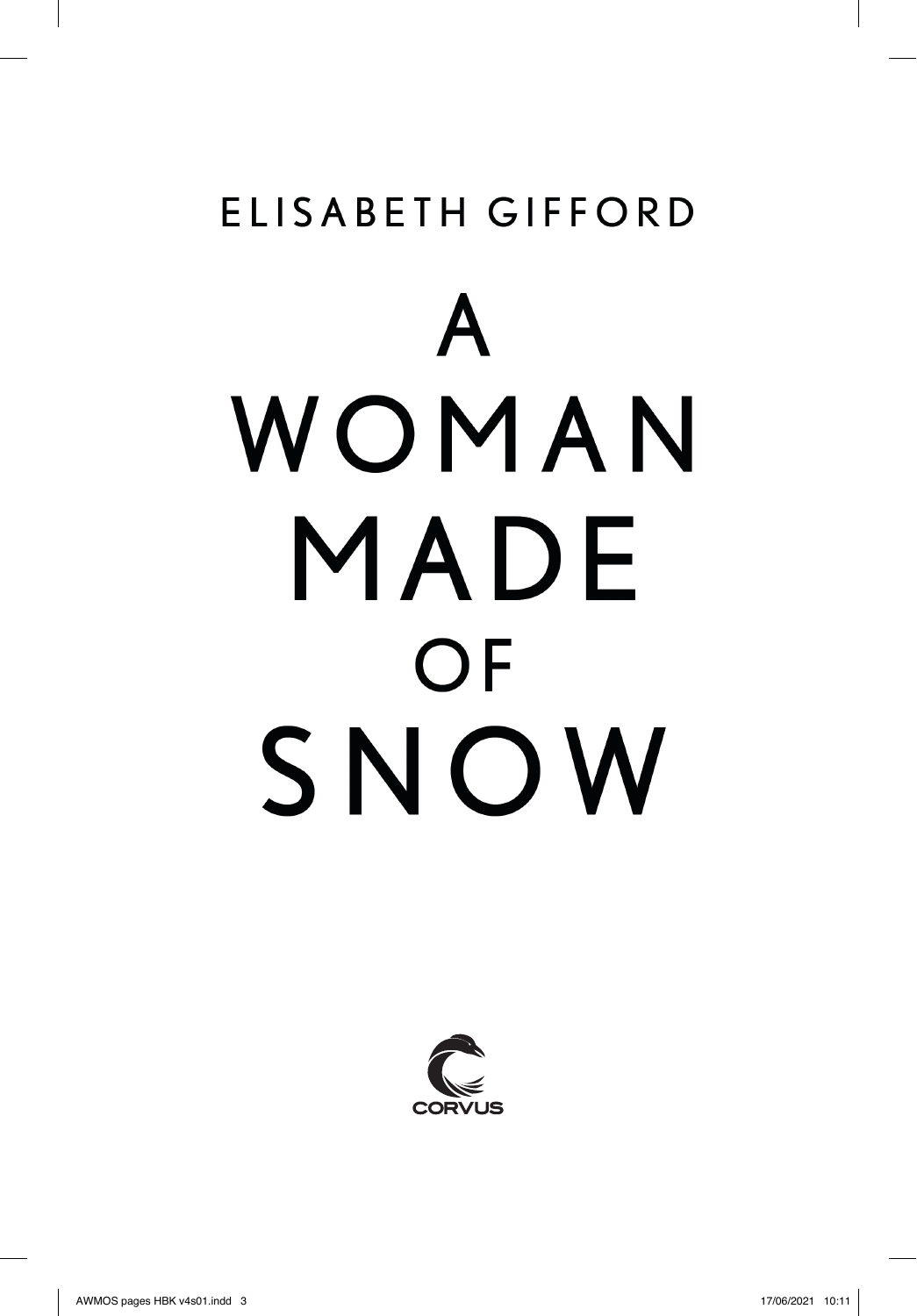Published in hardback in Great Britain in 2021 by Corvus, an imprint of Atlantic Books Ltd.

Copyright © Elisabeth Gifford, 2021

The moral right of Elisabeth Gifford to be identified as the author of this work has been asserted by her in accordance with the Copyright, Designs and Patents Act of 1988.

All rights reserved. No part of this publication may be reproduced, stored in a retrieval system, or transmitted in any form or by any means, electronic, mechanical, photocopying, recording, or otherwise, without the prior permission of both the copyright owner and the above publisher of this book.

This novel is entirely a work of fiction. The names, characters and incidents portrayed in it are the work of the author's imagination. Any resemblance to actual persons, living or dead, events or localities, is entirely coincidental.

10 9 8 7 6 5 4 3 2 1

A CIP catalogue record for this book is available from the British Library.

Hardback ISBN: 978 1 83895 321 8 Trade paperback ISBN: 978 1 78649 909 7 E-book ISBN: 978 1 78649 910 3

Printed in Great Britain

Corvus An imprint of Atlantic Books Ltd Ormond House 26–27 Boswell Street London WC1N 3JZ

www.corvus-books.co.uk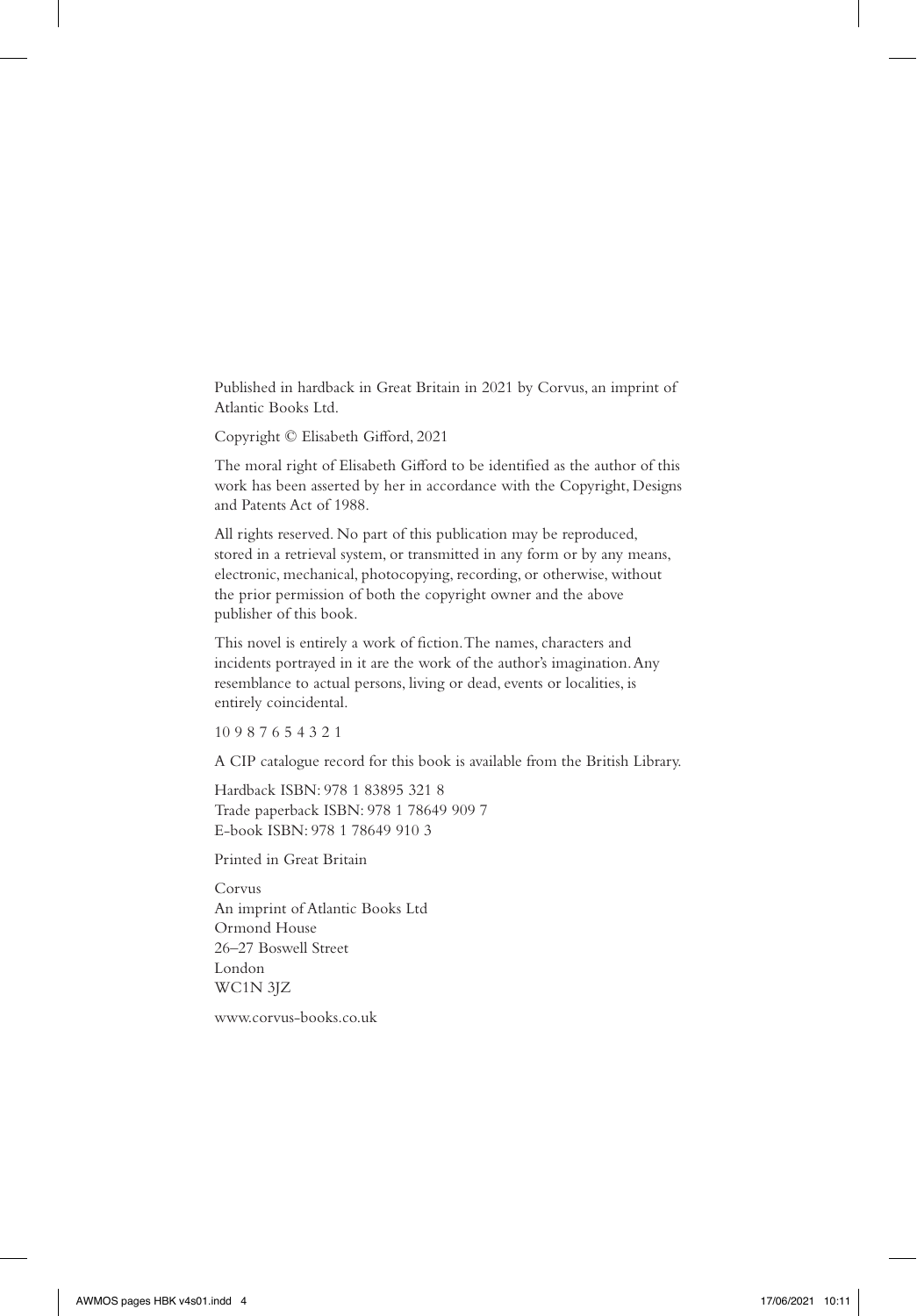*To Joan and Francis*

 $\overline{\phantom{a}}$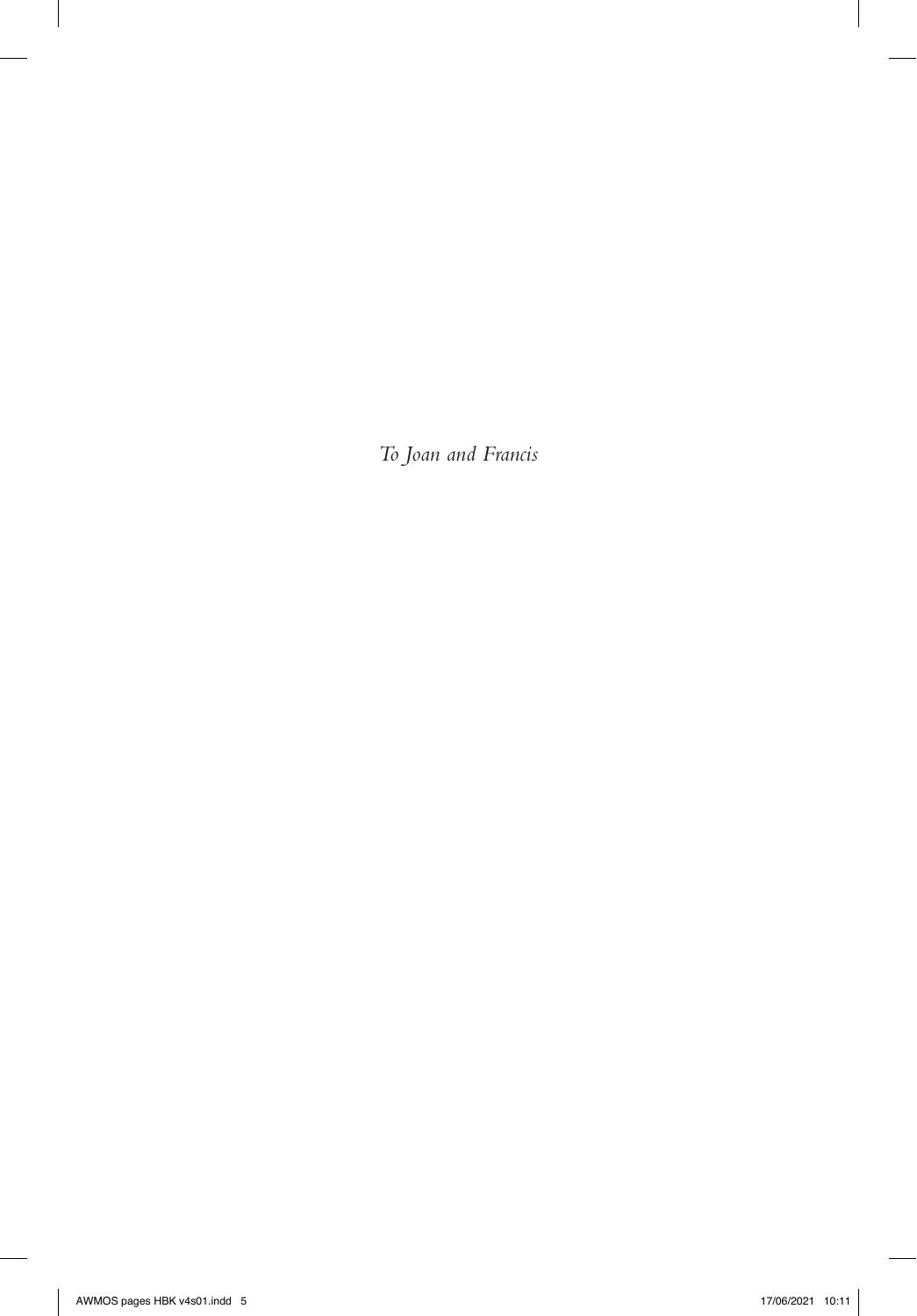$\overline{\phantom{a}}$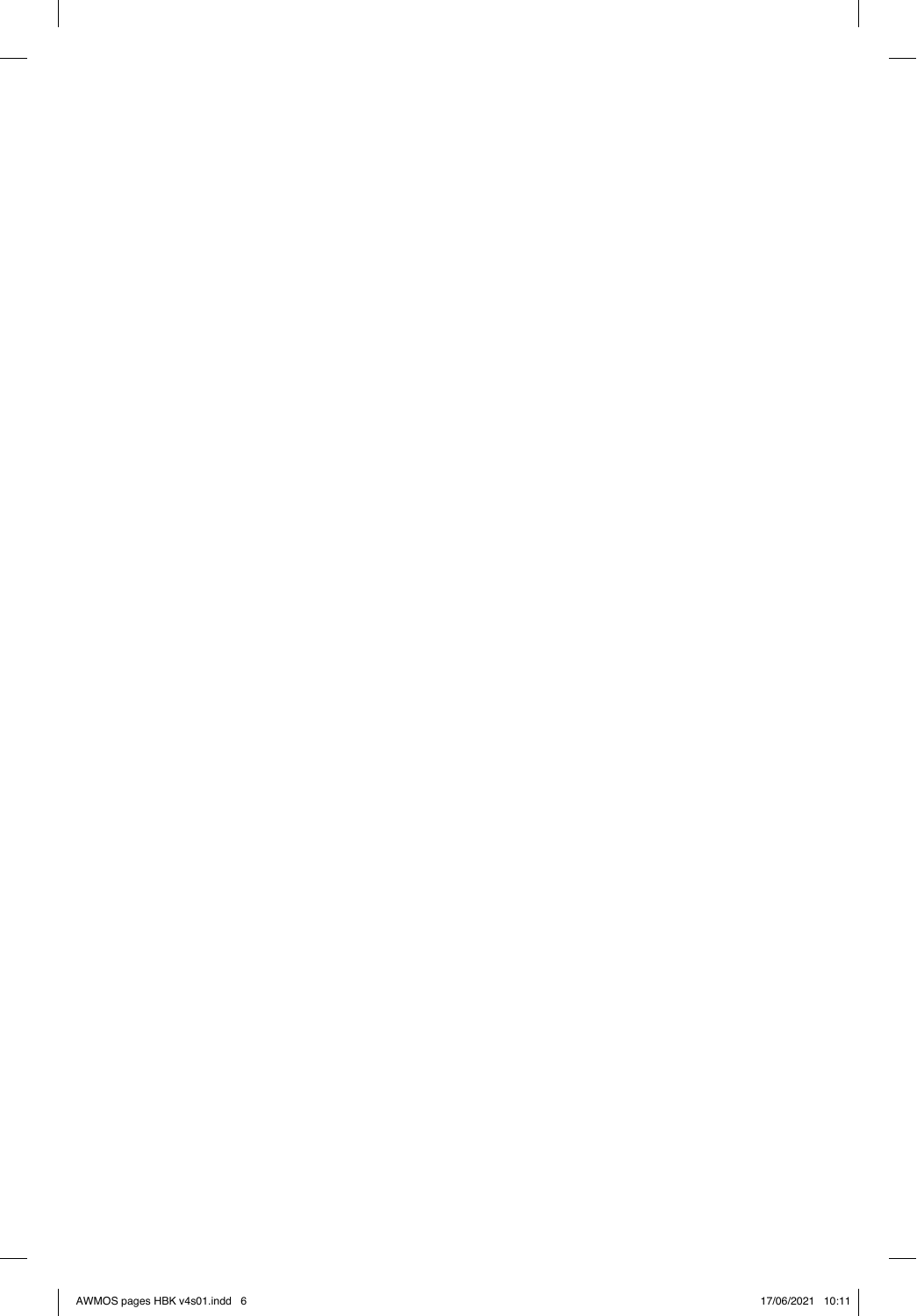# **CHAPTER 1**

## fife, 1949

*Wrapped in darkness beneath the trees I watch rain falling on the earth where I have slept for so long. Light from the cottage windows stretches across the lawns, but it does not reach me. Find me, I whisper. Give me my name. Some nights I will take myself up to the bedroom where they sleep and whisper to the woman. She turns in her dreams, stretches an arm out towards the child nearby and I think perhaps she has heard me, but in the morning she will blame her dreams on something else. I breathe into the wind as she comes out to hang up squares of white cloth. Find me. Tell them who I am. She looks around, pulls her cardigan tighter across her chest and goes back inside.*

*But now, at last, something is changing. The rain, so heavy and persistent for days on end, starts to pool on the lawn behind the cottage. Roots that have grown unseen for years, reaching out beneath the soft soil to pull away bricks*  in the old drain, finally finish their work. Mud creeps inside the channels until *the water has nowhere else to go. The lawn becomes a sheet of moonlight. The space where I sleep fills with water stained red by the rich oxides of the earth. Water lies shining across the lawns, seeps beneath the kitchen door until the stone flags are gone under a sea of moonlight.* 

*In the morning, they will splash through the kitchen, come out and ask each other what has caused the flood. And I will be waiting for the spades to be brought out, for the scrape of metal through soil, blades digging down to unearth the roots tangled in bricks.*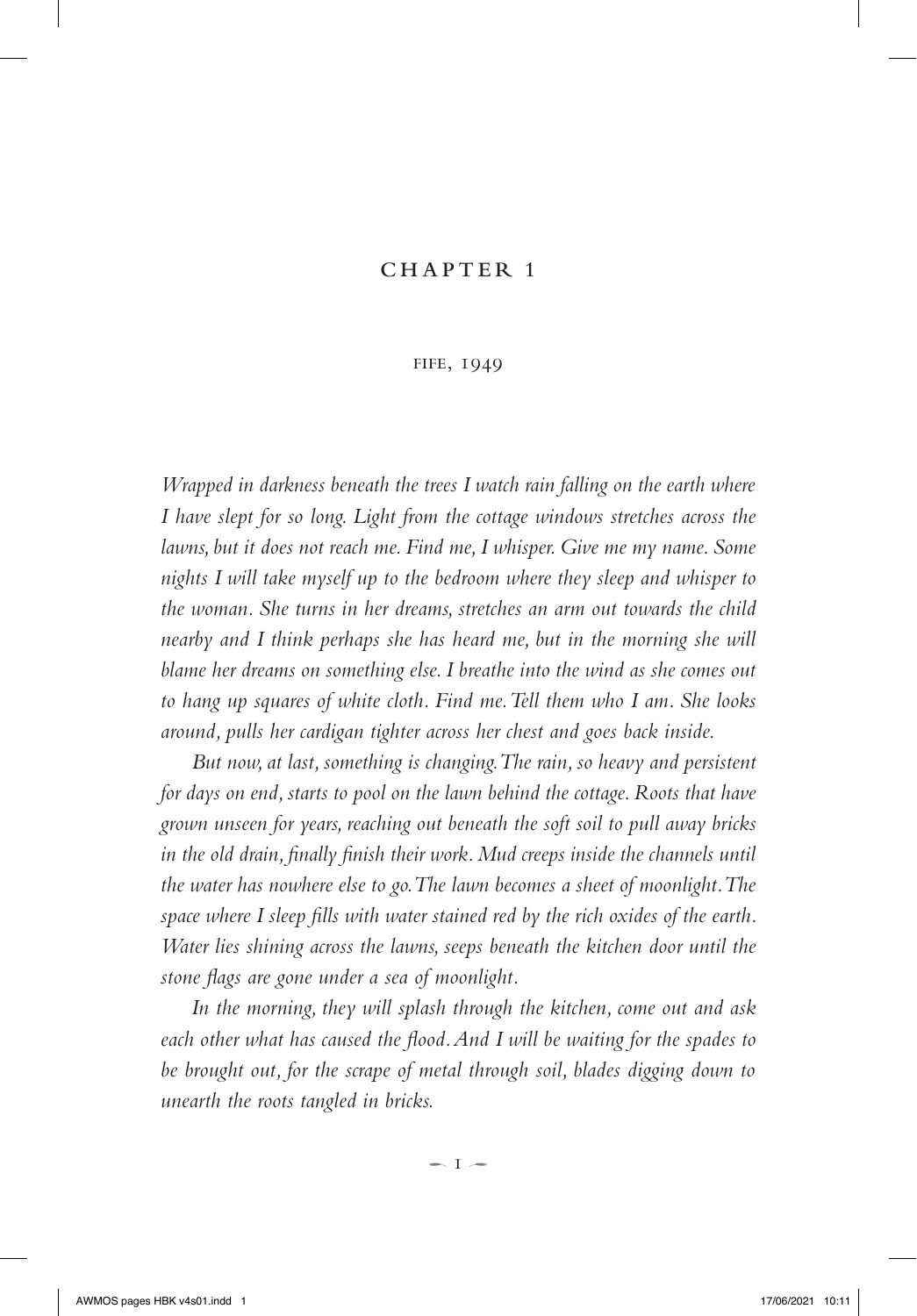*Find me, I whisper. The flood waters shiver in return. I look beyond the trees to the roofs of Kelly Castle and I wait. It is time*.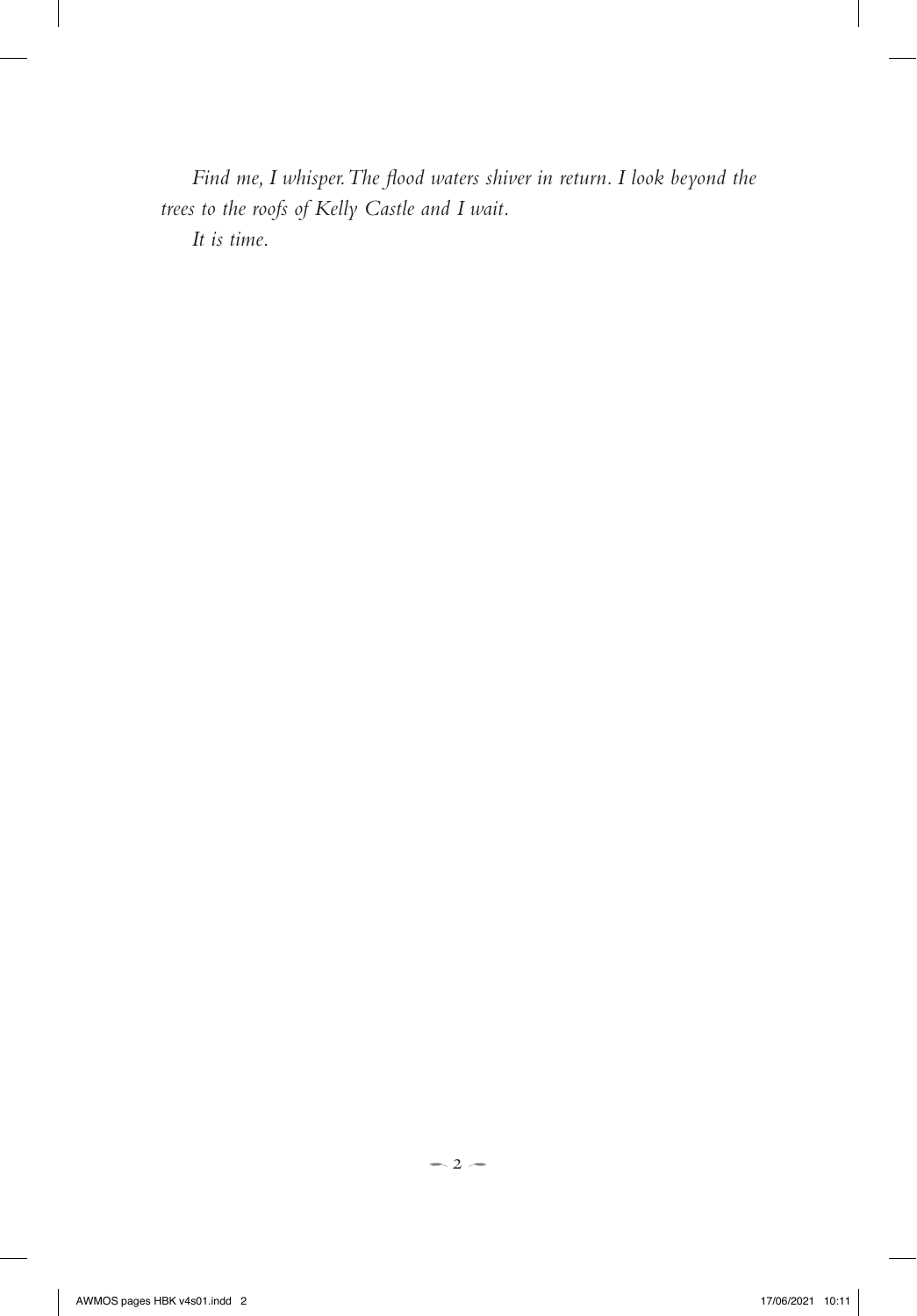## **CHAPTER 2**

#### northampton, 1944

Caro leaned forward over the wheel, praying Gertie wasn't going to splutter to a halt again. All she could see of the road ahead were two faint cones of light filled with swirling mist and a succession of pale trees looming up on the edge of the forest before they faded back into the dark. She'd been having nightmares recently of breaking down in the middle of nowhere. The garage at Peterborough had checked the wheels, tightened the bolts so there'd be no repetition of the time the back wheel rolled away, but Gertie badly needed new tyres, which, they'd said, could take weeks to come. Caro blinked. Something ahead on the road. The shape of a man, pale as a phantom in the faint headlights. Squinting, she made out an American GI uniform. No ghost then. She was about to stop and offer a lift, as she often did for soldiers walking back to base, but as she drew alongside she saw that he was one of the black Americans. She immediately drove on, disappointed with herself in the same instant. It was just seeing him appear from nowhere had given her a start. That was all. She drew to a halt, waited till he caught up with her, leaned across and wound down the window.

'Hello there. Would you like a lift back to your base?'

'If you're sure, ma'am.'

'Of course. Hop in.'

 $\sim$  3  $\sim$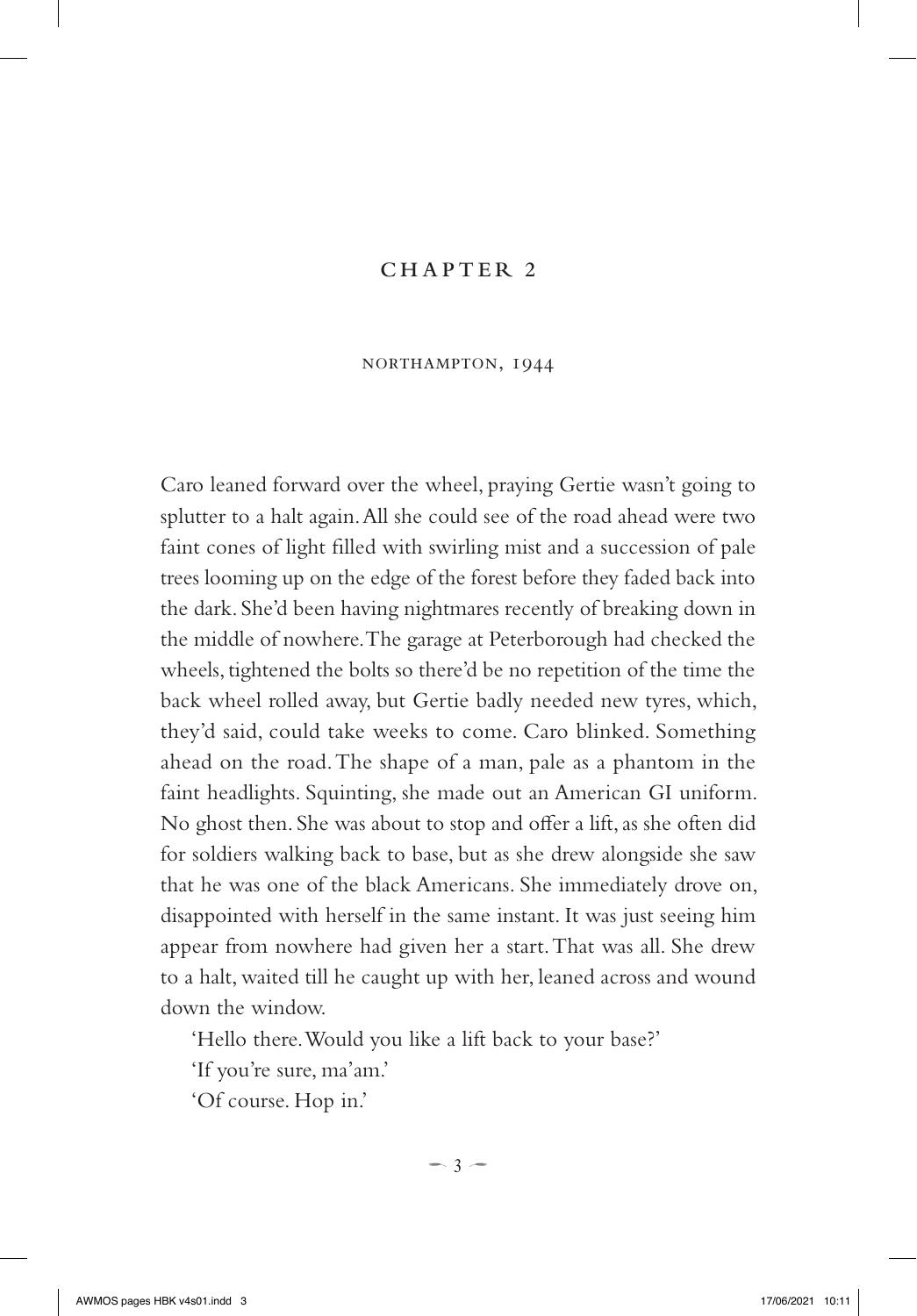He opened the door and squeezed in next to her, filling the space with his height. His skin was dark, patches of shine in the moonlight, his smile wide and white.

She drove on again into the darkness. She noticed him wincing at the tiny space illuminated in front of them.

'I must tell you, I was surprised you stopped, ma'am.'

'Goodness. I quite often give one of you chaps a lift back.'

'But never a black one before.'

'That's true, but does it make a difference?'

'It shouldn't. Still think you've got some guts though, ma'am. Don't know many women back home who'd stop like that. An attractive woman, on her own.'

So she gave him the talk. 'I always find that if you expect the best of people, make it clear to them that that's what you expect of them, then that's how they behave. One has to trust people to be their best selves, you see, then they won't let you down.'

'And it always works?'

'I did have one chap, very homesick, poor boy, who put a hand on my knee, but I gave him the talk, and he took that hand right back.'

'I'm sure he did, ma'am.'

'Oh, and it's Caro. Caro Winters.'

'Desmond, ma'am.'

'I always think it must be so hard for you GI boys being stranded in the middle of nowhere. So far from home and family.'

He took out a photo from his wallet, held it to her left. Caro could just make out a woman with three small children in front of her.

'What a beautiful family you have. You must miss them dreadfully. I'd show you a photo of my fiancé if my hands were free. We're getting married on his next leave – that's if they don't cancel it again. Of course, it's not going to be anything grand. Impossible to get enough sugar to make a wedding cake now, even with everyone chipping in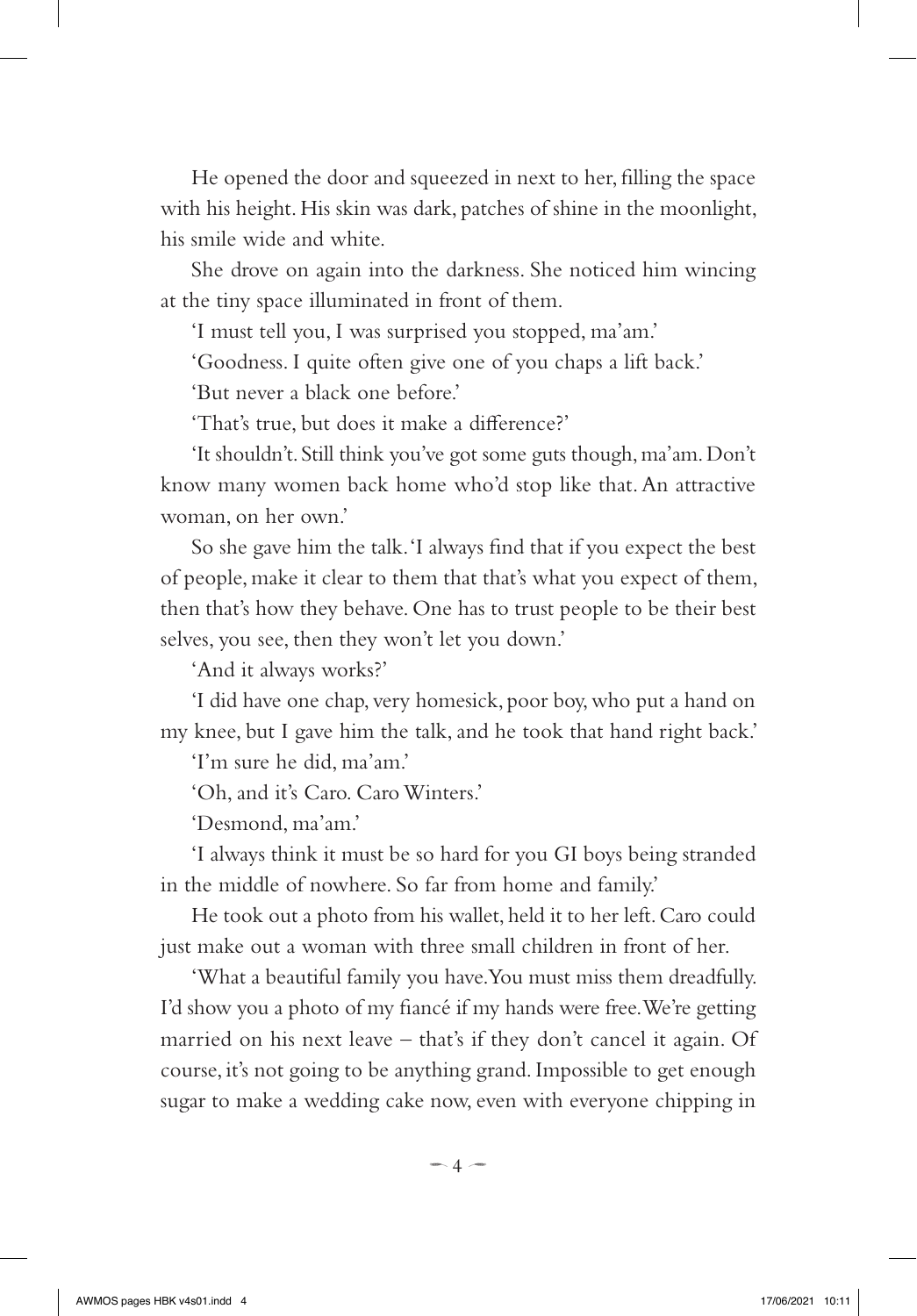their coupons. Quite hopeless. But I must say, and I tell everyone this, I've found my rations go a lot further since I registered as vegetarian. One gets a really decent piece of cheese, you see, and pulses. And on principle it's better too, don't you think?'

'I could never refuse a steak. But I'm still thinking how it's very late to be out here on your own, ma'am. Caro.'

'I'm used to it. I lecture at the training camp near Peterborough once a week, but my digs are a beastly five miles away. I drive all over the place lecturing in village halls and such. It's important work really, bringing culture and education to working people, keeping morale up. Preparing people's minds for after the war, you see, when there's going to be a need for us to come together and really think about what we need to do to make society better. Don't you think?'

'I do, ma'am.' He nodded to himself. 'Quite an old car you've got here though.'

'Yes, poor old Gertie, should be enjoying retirement but she keeps going. Fortunately my father gave me a crash course in spark plugs and combustible engines. I'm a pretty dab hand at changing the oil.'

'I'm full of admiration for you, ma'am. And grateful for the lift.'

'You're more than welcome. We must all do what we can to help.'

There was a loud bang. The car listed down violently in the back corner, a dragging noise of rubber flapping on tarmac.

Caro braked. 'Damn if a bloody tyre hasn't gone again.'

By the light of a small torch they studied the deflated tyre. Caro was tall and well built, with what her mother referred to as childbearing hips, but her companion was even taller. It dawned on her, standing next to him, how very alone they were. From deep in the dark forests around them, an unnamed animal screamed.

'Right. Spare tyre,' she said heartily, glad of his help manhandling it off the back of the car. But opening the tool box, she found herself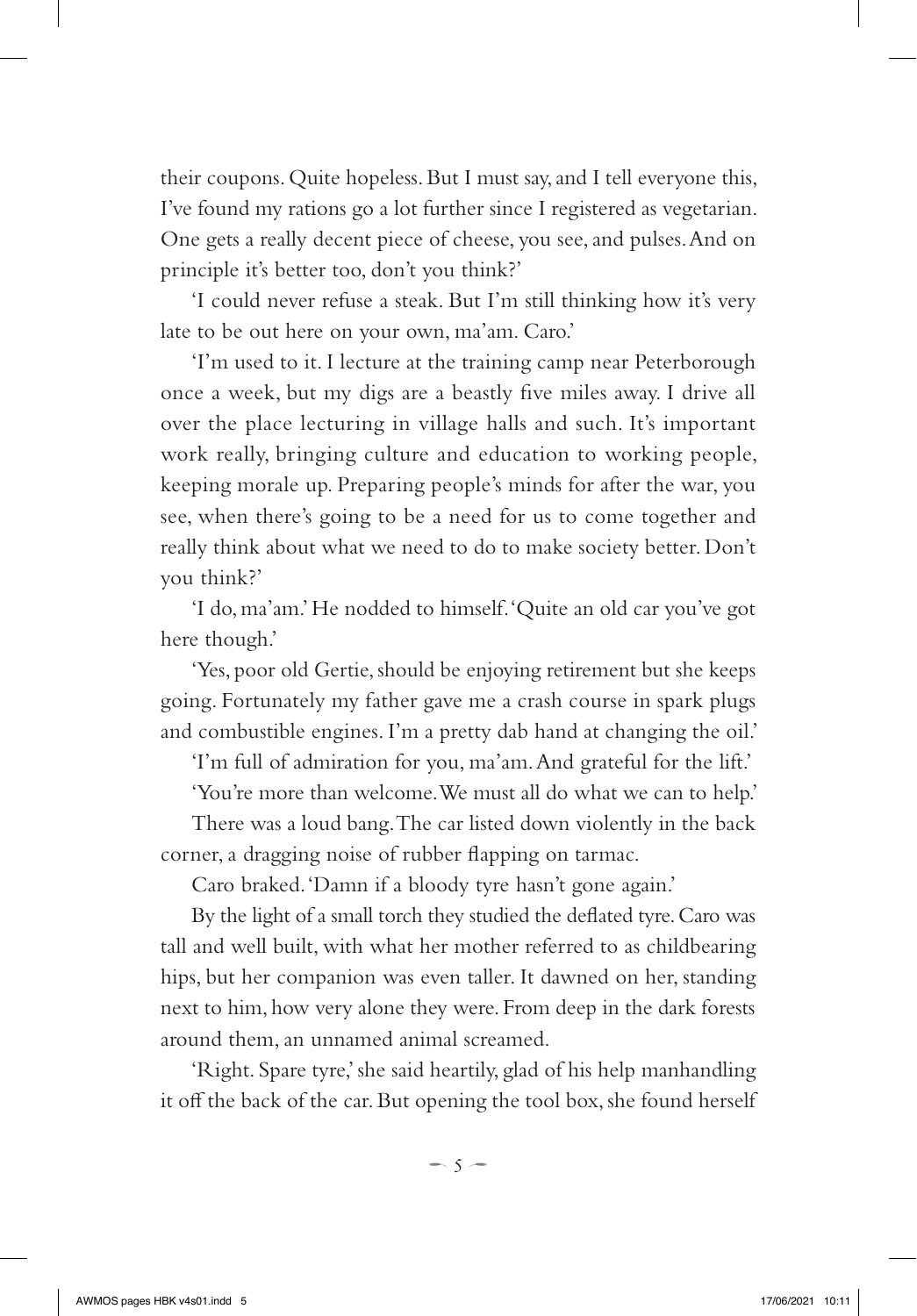hesitating for a moment as he held out his large hand for the wrench. She directed the watery torch beam while he jacked up the car, chilly air creeping up her legs and under her skirt until the beam shook in her frozen hands. Every so often, she breathed warm air into her woollen gloves.

'You're very efficient. Is this the sort of thing you do for a living?' 'I'm a teacher, ma'am. Elementary grade. As is my wife. But our car back home is also temperamental.'

For the first time, she noted the two stripes on his shoulder.

He stood and wiped his hands on a handkerchief. 'Ready to go.'

'All I can say is thank goodness you came along when you did or I'd have been stuck here all night.'

He opened the door for her. She got back into the driver's seat.

She dropped him off at the gates of his base. With the detour it took twice as long as usual to get back to her digs, the fog so thick she could barely manage fifteen miles an hour. Once, she startled awake and found herself driving over the rough edge of a field. She kept singing after that, any old nonsense to keep awake.

Dear Mrs Potts had left a light on in the hallway of the little railway worker's cottage where she and Audrey – lecturing in Greek drama and philosophy – were lodging. She'd waited up, in hairnet and dressing gown, and made Caro a cup of tea and a hot-water bottle. Told her off roundly when she heard why she was so late. Caro didn't mind. She was secretly rather proud of her ability to make good friends across the classes, with people like Mrs Potts. Once the war was over, class was not going to mean anything after all the country had been through together. War was horrid, but it stirred you up, made you realize what mattered, what you were capable of. Caro was relishing her post, the work of it, the satisfaction of knowing she was good at something that made a real difference – even if she wasn't quite as frighteningly brainy as Audrey.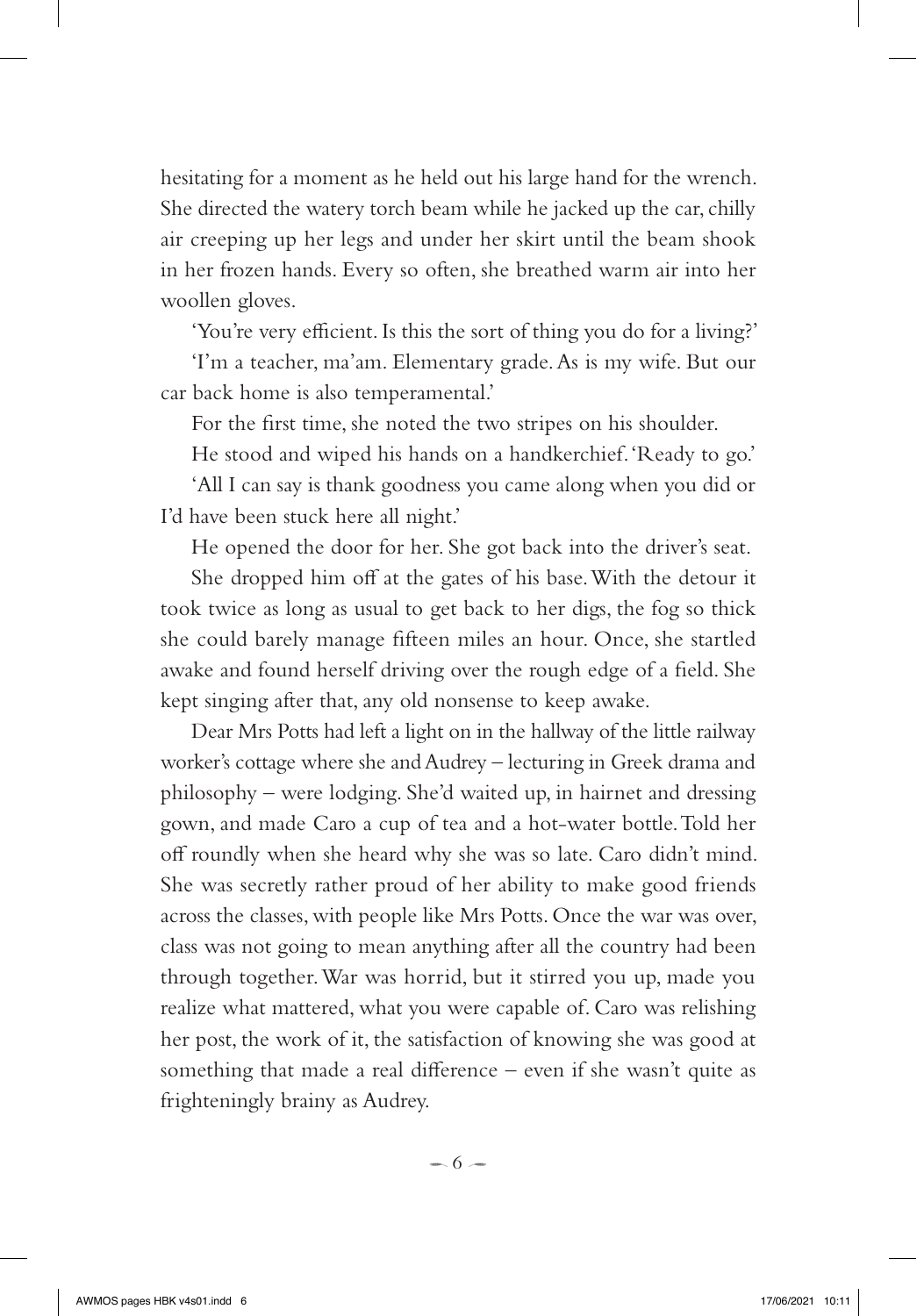Caro tiptoed into the room she shared with Audrey, got changed in the dark and slid into the freezing bed. She picked up Alasdair's photo from the bedside table and planted a kiss about a third of the way down, picturing the apple-shaped cheekbones, his shy smile and mischievous eyes, the lick of auburn hair that was held back by his regimental Glengarry cap, a Cameron Highlander's badge pinned to one side.

She and Alasdair had only known each other for six months when he had been called up. He'd asked her to marry him the same week. Students in Cambridge, they already knew the shape of their future lives together. They would both work as lecturers at London universities, he in English, she history. Somewhere in the future, she saw rooms crammed with cigarette smoke and people just like them, debating the new world into being. Living in London, of course, meant that they would be a long way away from his mother in Scotland, and she felt a little guilty about that, but the sleeper train was marvellous for the way it whisked you from London to Edinburgh overnight. They'd go up at least twice a year. It had been such fun when she'd travelled up with Alasdair to visit Martha in what was effectively a small castle, three ancient towers joined together with a later Jacobean section, a giddy, impossibly high silhouette of turrets and corbels next to a bosky walled garden. Alasdair had finally owned up to his background the afternoon they came out of a lecture on Orwell, given by the Labour Society to which they both belonged. 'Not that it means we're wealthy. Far from it. The castle eats up any money Mother has, I'm afraid.'

Of course, after the war, people wouldn't accept that some had castles and others had nothing. Just as all this gumph about class and race and about what women could and couldn't do simply wouldn't stand any more. Her father had always taught her that a woman could work as well as any man while he was showing her how to slice ham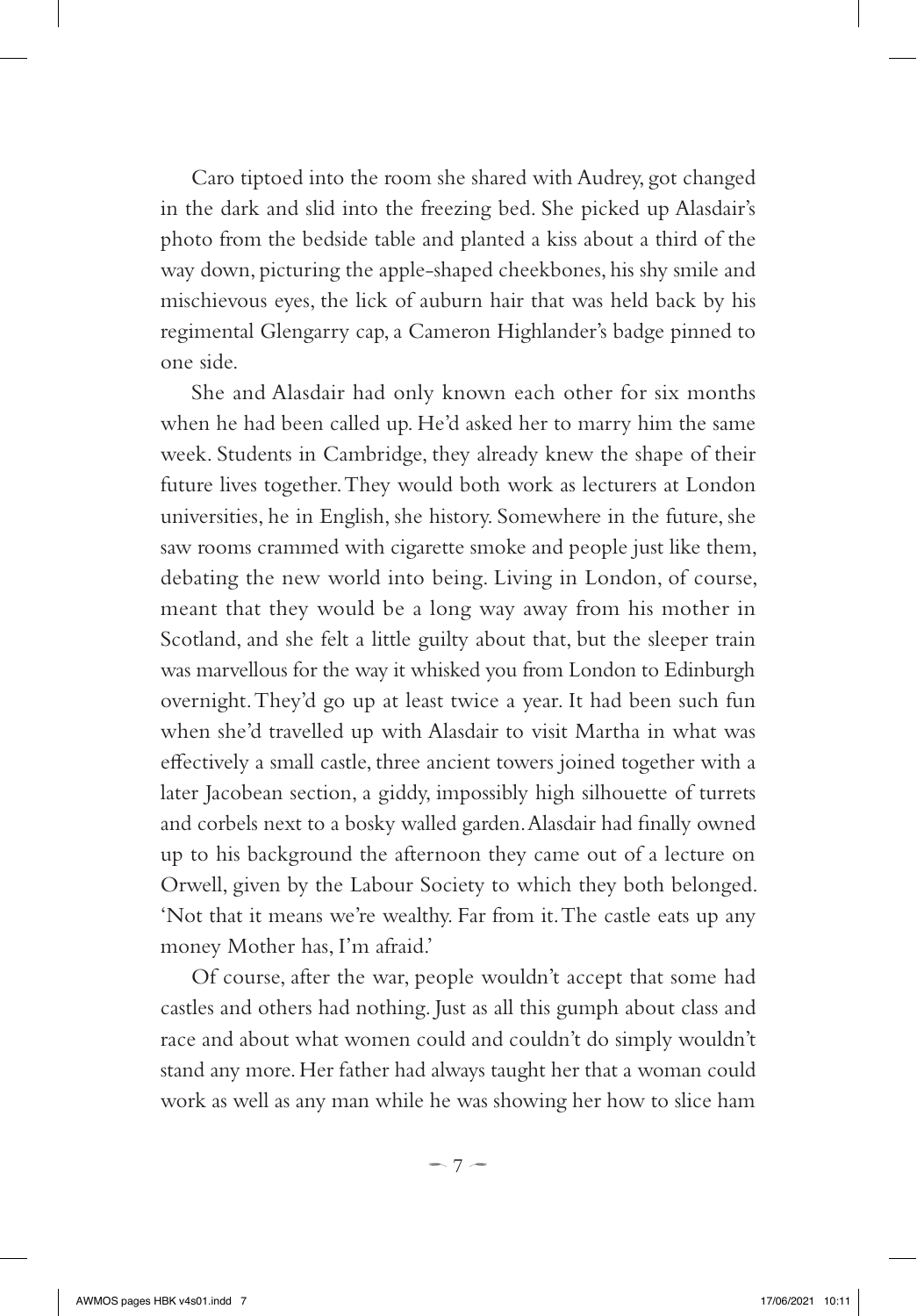and haslet for customers at his Food Emporium, the Fortnum & Mason of Catford. The fierce, unmarried women teachers at Catford Girls' Grammar – each with a sad story of a lost soldier from the Great War, if you could get them in the mood to tell it, the teacher staring absently out of the window as the class of girls listened rapt – they all drummed into the girls that there was more to a woman than having babies. There were exams. And doing very well in exams. Because one day, the gels would have careers.

She pulled the eiderdown up round her shoulders. The room was freezing but Caro smiled into the darkness, trying to imagine the future. She saw herself and Alasdair together, striding out hand in hand, sharing everything. It was quite hard to be specific on the details, but she saw many deep conversations, an unbroken closeness. Their life would be much like their time at Cambridge, but deeper, richer, and with their own furniture.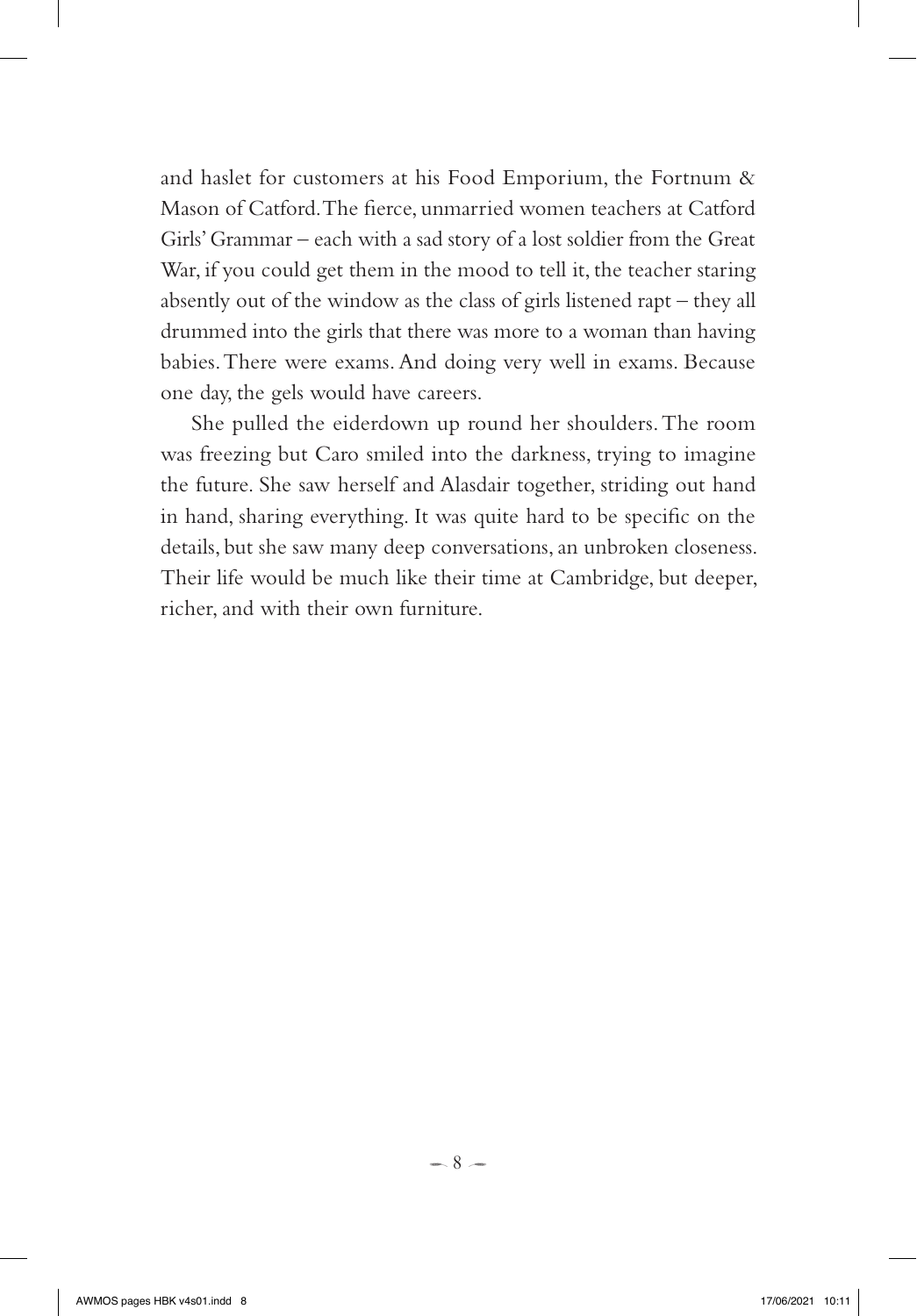# **CHAPTER 3**

### fife, 1949

This morning, she was definitely going to be on top of things. She was awake before the baby, though her heavy breasts felt itchy with the need to feed her soon. She checked inside the crib, the child flat on her back, arms fist high to her head, the pink cheeks and lips of a cherub. She felt a gush of intense tenderness for the tiny being, followed by a sharp answering crackle in her breasts and a flood of wet down the front of her nightie. She grabbed yesterday's blouse from the back of the chair and pushed it down the neck of her nightshirt to mop up the flow. Pulling it out and leaving it on the pile of washing, she tiptoed downstairs, ducked down to look at the rising sun slanting across the old drying lawns. It would reach through the deeply recessed window for at least part of the morning before leaving the kitchen in gloom again. Today she was going to get the washing done early, get it out to dry in the morning breeze. The bucket of nappies in the back porch was crying out for attention but for now it would have to wait. This moment was hers.

She fetched down the red enamel coffee pot they'd bought in Italy on their honeymoon. Not an elegant china and gilt affair that you might find in the drawing room of Alasdair's mother or the provost, but the honest utilitarian kind that farmers and peasants all over Italy would be using at this very moment. She put the kettle to boil on

 $-9 -$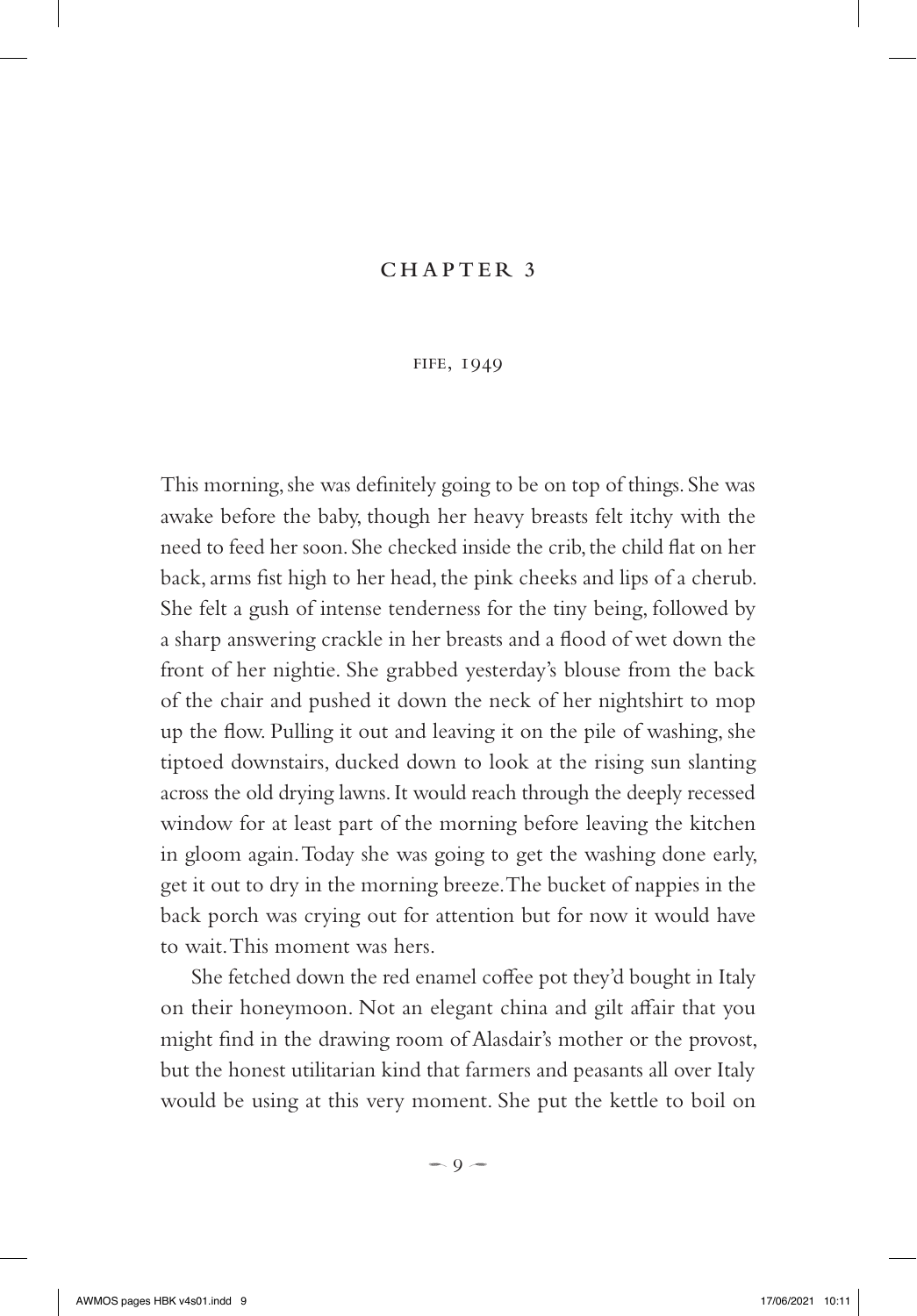the range, leaving the whistle open to make sure there would be no shrill scream prompting Felicity to begin hers. She balanced the tin filter on the pot's neck and poured hot water through the grounds, the earthy smell redolent of sunshine and the tiny pension on a hillside that had overlooked the Amalfi coast. Memories of all the gifts of the sun: ripe lemons and red peppers, olives and fragrant coffee, sun warming the resin in the cypress trees to the rise and fall of cicadas. All things that were in short supply in Fife.

The plans they'd had for them to both teach at one of the London universities had not come to pass. She had fallen pregnant with surprising ease, nine months after the wedding. She'd felt a little embarrassed that she couldn't manage things better, ambushed by her own fertility. Alasdair's only offer of a post came from St Andrews. It was an excellent university. As a result, they were now living five hundred miles away from London and three hundred yards from Martha.

She tipped oats into a pan, poured water over them and set the pan on the cooker. The water in the jug was almost gone, but she wasn't going to fill it now. The squeaking of the pump beneath the bedroom window would startle Felicity awake, so she allowed herself this moment to settle on the chair, one elbow on the scrubbed top of the pine table, bare feet up on another chair. Immediately, as if Felicity could see her off duty, a wail started up from upstairs. Caro sipped the coffee defiantly, hoping. No sound of Alasdair stirring as the siren continued. She dropped her head, put down the coffee and went back up to the bedroom.

Felicity's nappy had slipped out of the leg of the rubber pants, just enough to soak the cot sheet. She picked her up, the child inconsolable with some belief that she might never be fed again despite the score of times she'd latched on throughout the night. She gave off a yeasty smell of old milk mixed with ammonia. Yelling or not, Felicity needed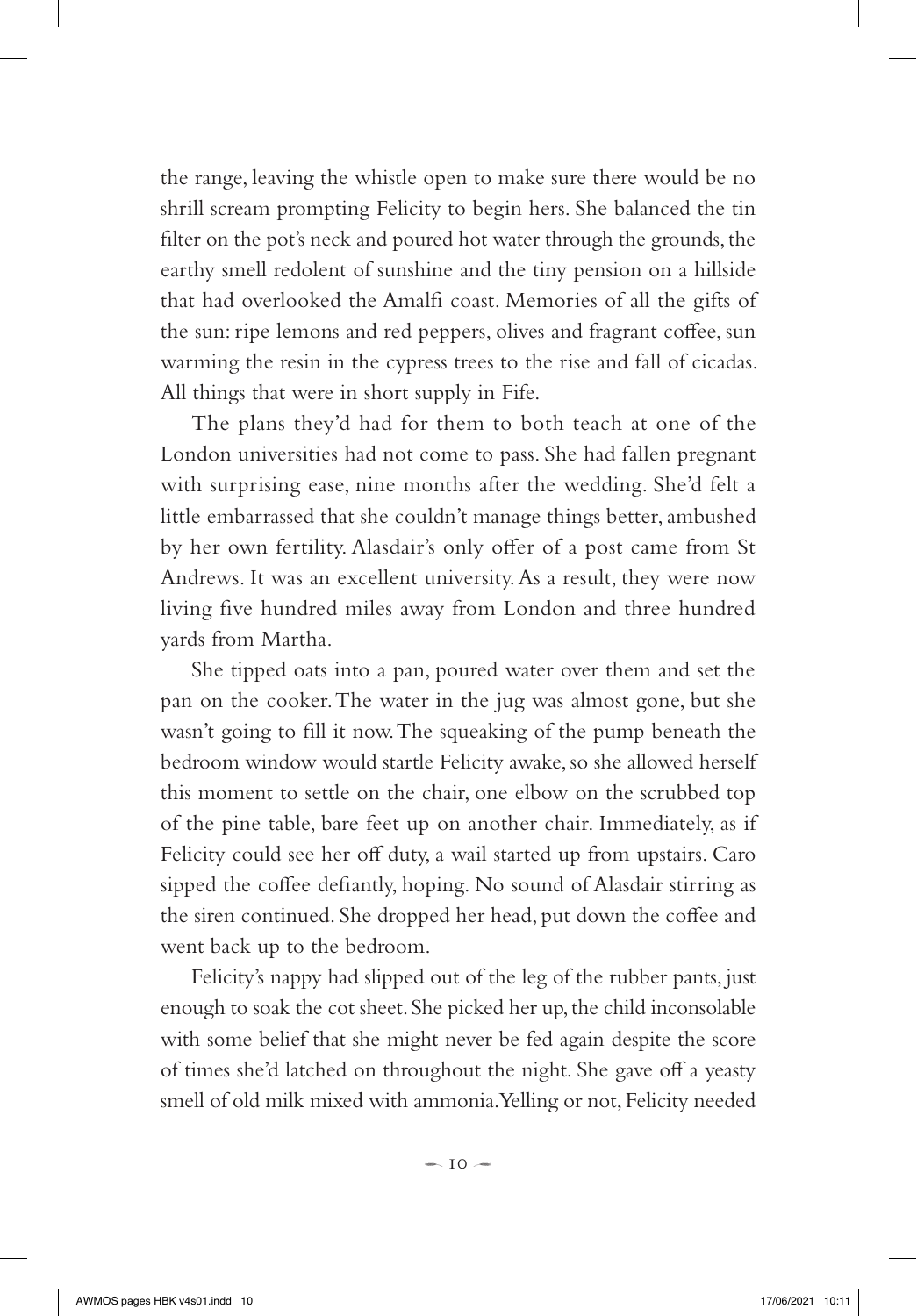changing before any feed was possible. Another nappy for the bucket. Caro really needed to empty it out, pump water for a new lot of soiled ones. All the water for the cottage had to be pumped by hand and the electric generator was temperamental and often cut out, but it had seemed a small price to pay. After their honeymoon camping in the fields of an Italian family who lived off the land, tomatoes and bread and olive oil, this tiny cottage seven miles outside town on the border of the Kelly estate had seemed to Caro a statement of all they wanted in life. The fact that there would be no rent to pay had settled it. Alasdair's small assistant lecturer's salary would be their sole income for a while.

'Darlings, I can't think the old Laundry Cottage will be comfortable enough. At least come live with me in the main house,' Martha had said. But Caro loved their little cottage, the romance of it, the simple Arts and Crafts beauty of things made for work.

Caro settled herself in the high-backed rocking chair by the range and pulled the tartan blanket around her shoulders. She fitted Felicity onto her left breast. Felicity pulled away, stared up at her for a moment and smiled, then bobbed back and settled to her feed, tapping on Caro's chest bone as if applauding. These new, beatific smiles were fleeting reward enough for the wild and sleepless night that had gone before – almost. Every day a little change in what the child knew or could do. She tucked the blanket around both of them and began to rock, considering what was left in the cupboard that might make an impressive supper. Half a loaf, a bag of lentils, a cauliflower. She began to write a list of things that Alasdair must pick up in town during his lunch break. Caro had extended a standing invitation to Martha to dine with them every week. With Alasdair's mother so close, popping by unannounced at all hours – hello, dears, just me – Caro had begun to feel like the sole guardian of their privacy. Alasdair – and it was one of the things that made her love him so much – seemed incapable of saying no to his mother. The resulting placatory weekly invite

 $\sim$   $\frac{1}{1}$   $\sim$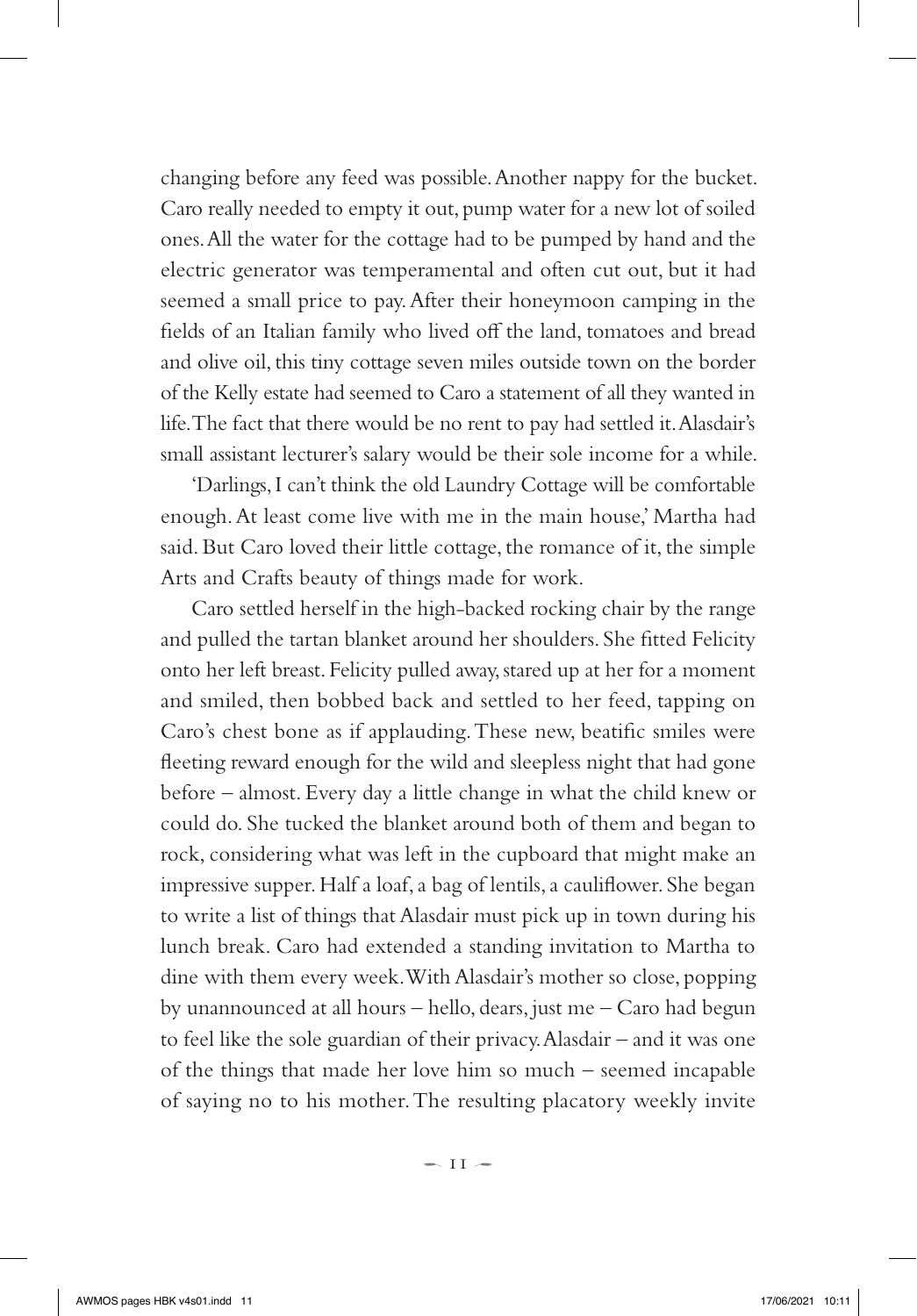to her had seemed to Caro extremely generous, given the intense planning entailed by a proper meal with a tablecloth and napkins. Caro was secretly trying to educate Martha not only into restraining her visits but also into enjoying pasta with tomato sauce, a simple salad drenched in olive oil, and other recipes from Elizabeth David that she'd clipped from a magazine. Recipes that Martha had so far failed to enjoy judging by her hearty and profuse compliments, as if cheering on the laggard in a race.

So it had seemed unfair of Martha, after such a generous offer, to continue to drop in at all hours, unannounced.

Yesterday, Caro had finally had enough. She had tried suggesting, now that the cottage had a phone line, that Martha could ring before she popped by. Check if it might be convenient.

A look of surprise and hurt appeared on Martha's face. 'Oh well, of course, dear. If you think I am intruding. I didn't mean to be a nuisance.' In future, she promised, she would always ring first.

In the end it was all sorted very simply – after a few uncomfortable moments. It was always best to be clear. So Caro was going to make something tonight that would convey that Alasdair's mother was welcome and cherished.

Alasdair appeared in his pyjamas, walking on the balls of his feet, turning his toes up against the cold flagstones, hair adorably rumpled.

'Is that coffee?'

'In the pot.'

He took his favourite mug, poured the rest of the coffee into it. Gave another sniff. 'Is something burning?'

'Damn. It's the porridge. On the back of the range. Can you give it a stir?'

'It's fine. Perfectly edible really.' He watched her as he stirred, a sleepy smile on his face. 'You look like a cross between a Renaissance Madonna and an Indian squaw in that blanket.'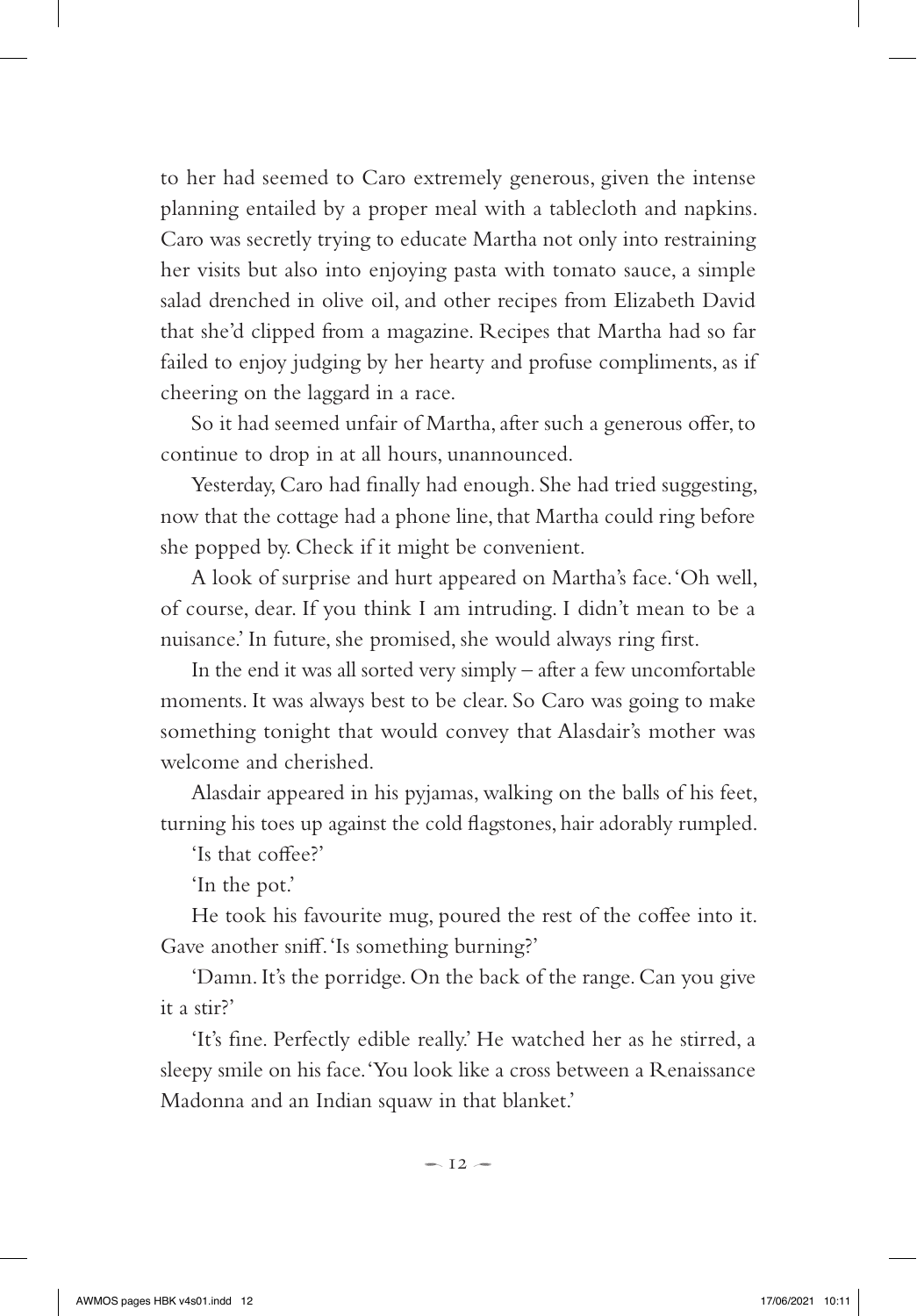'It was chilly this morning. Means it should be a beautiful day later.'

He put a bowl of porridge in front of her, a spoon by the side, kissed her on top of her hair. She breathed in the soft cotton smell of his blue pyjamas, the sleepy perfume of his skin.

Someone rapped loudly on the front door.

'That's early,' said Caro. 'Maybe the postie? It's been at least a week since I had a letter from Daddy or Phoebe.' She heard a familiar voice in the hallway and her heart sank.

'This is cosy,' said Martha as she appeared in the kitchen, shrugging off her coat. A tall woman with a long face, hair fastened up with many pins, and a definite, energetic manner, Martha had a way of filling any space. 'Ooh, is something burning?' She located the saucepan on the stove. 'One has to watch porridge like a hawk. And I'm so looking forward to coming for a bite of supper later.'

She settled at the table. 'Now I know I'm not following the new rules, ringing before I come and see my grandchild, but this isn't a visit as such. I just thought I'd pop by to see if Alasdair would like a lift into St Andrews since I'm going in anyway. So much nicer than having to wait for that bus. Alasdair dear, your feet must be cold. Have you no slippers?' She glanced over at Caro as she said this.

'New rules?' asked Alasdair but Caro was too busy fishing for the blanket that had fallen away, uncovering her breast, to try and explain. And what sort of wife would be rude enough not to make a cup of coffee and sit chatting, while Caro watched Martha's eyes rove around the messy kitchen she might have had time to clear up if Martha had given her warning, and if she'd not dropped in yesterday to bring over a couple of Alasdair's old baby blankets, with their slightly rank smell and yellowing wool, and then stayed to chat.

It was never restful when Martha was there. Always something that would worry her and that she must helpfully point out, or dropping hints she was surprised Caro was still breastfeeding Felicity at nine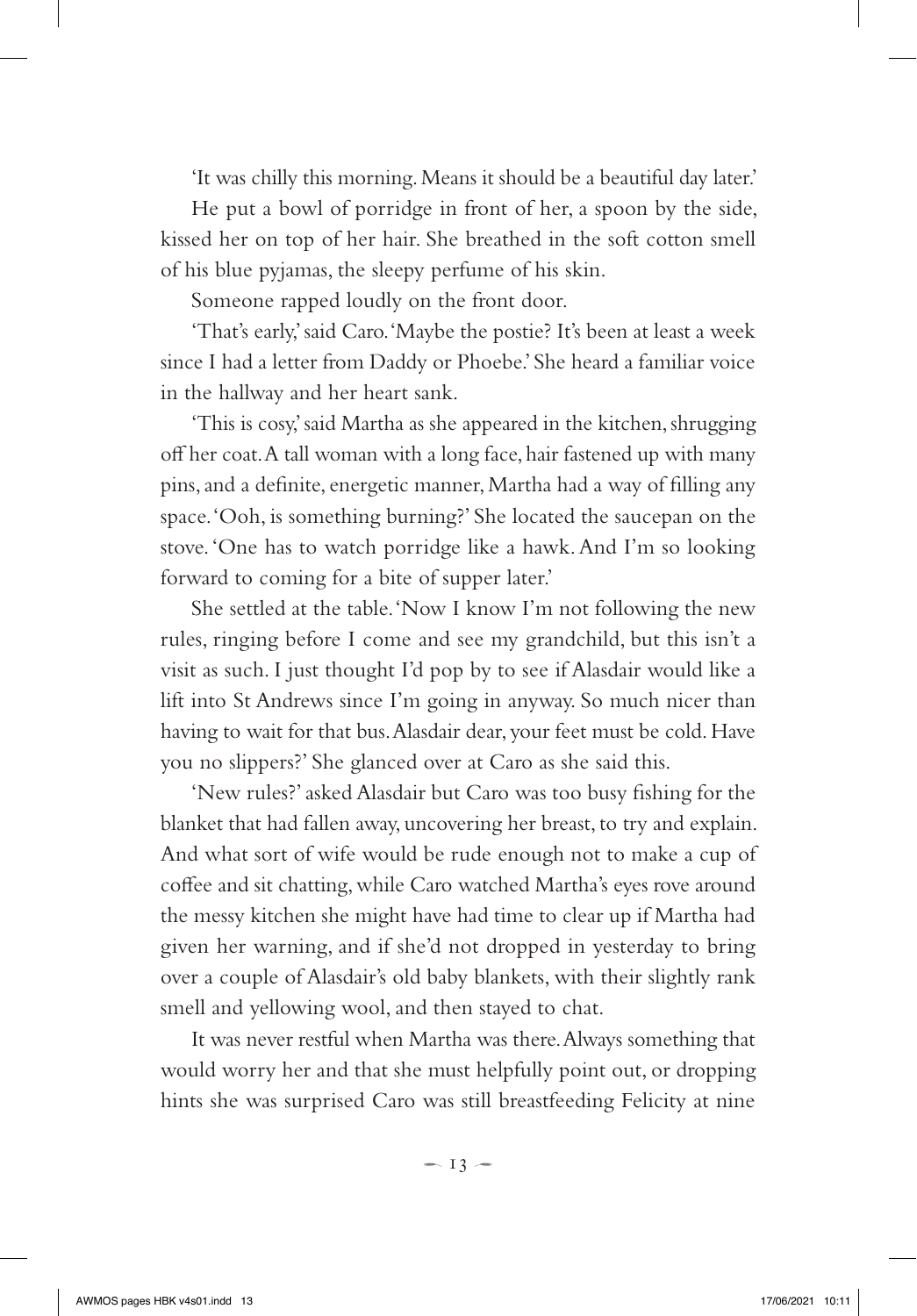months. Worst of all was when Martha decided to do something useful, energetically emptying the larder to clean the shelves and putting everything back in some improved order, finding shirts that needed ironing, because a man must have a clean shirt for work.

Felicity started crying.

'Do let me take that child,' said Martha standing up and holding out her arms. 'It will give you a moment to get washed and dressed, dear. Mothers need time to themselves and you are looking awfully worn out.'

Alasdair had already commandeered the little bathroom. She went into the bedroom, lay down on the unmade bed and it was glorious, a few minutes of child-free truanting. She woke to Alasdair shaking her shoulder gently, dressed in his blue shirt and new trousers.

Caro saw the surprise in Martha's eyes to see her still in her nightgown as she took the sleeping Felicity back. She heard their cheery voices disappearing, the thud of the door closing. They left behind a feeling of failure. As the car pulled away, Caro saw that they had also left behind the shopping list. At least Alasdair had left the ration book too.

She wrestled the nappies into the twin tub, did the necessary things with a rubber hose to drain the water into the sink, put them through the mangle by the back door and pegged them out on the line. Hoisted them up with the prop to let the breeze catch them. Ten white terrytowelling flags signalling her victory, even if in a past life she would have considered such things flags of surrender. She took the list and the pushchair and the baby and walked to the end of the drive and along the lane to wait for the bus into St Andrews. The market stall, the grocer, the butcher's. She'd had just enough coupons left. She piled the shopping under the pushchair and walked Felicity back along the Scores, between the Victorian mansions and the far view of West Sands,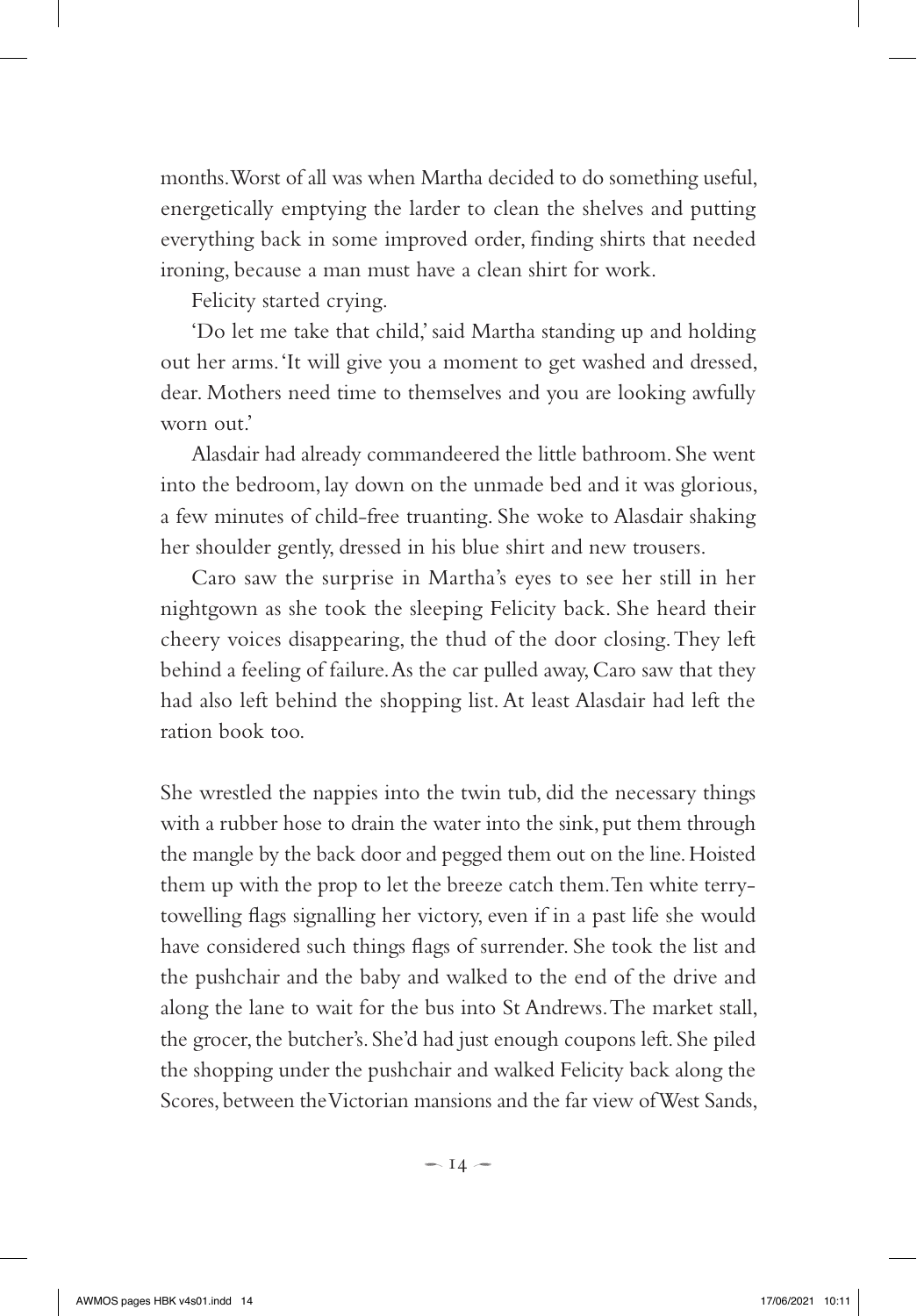the sea going out like a wrinkled brow. She walked on past Alasdair's imposing grey stone English department, a vast mansion overlooking the sea, and thought of him working away inside. She manoeuvred the pushchair down to her favourite place, little Castle Sands, and fed Felicity in the shadow of the red sandstone bluffs, eating a quick lunch of broken-off bread and cheese. She picked up a pebble-smooth piece of sea glass, green as an emerald, and slipped it into her coat pocket. Felicity's perfectly formed, downy head cradled in her hand, the tiny weight of a precious little cantaloupe; she tried to remember this, to settle it in her memory even as the moment was passing.

If she hurried there'd be time to pop into the library before the next bus back – she felt defeated and stale if she didn't have a book on the go – and there'd still be plenty of time when she got home to put a lamb ragout with thyme into the oven to cook slowly. After being worn down by hints from Martha that she should feed Alasdair 'properly', Caro had begun cooking meat again. An apple charlotte made with fresh butter and served with cream. It would take all her ration points but it would be simple and memorable. Martha would feel cherished and welcome.

Cutting up between the old fishermen's cottages, she was surprised to spot a familiar figure across the market square coming out of the Balmoral Hotel. It was Alasdair. He was talking animatedly with a petite woman, her dark hair cut in an elfin style, an elegant red suit in the new fashion. They were smiling in the way that people do who've just had a rather good lunch in a posh hotel. The woman moved to kiss his cheek. Alasdair hugged her. Caro watched as, with hands in his pockets, he headed back to the department, his head tipped in that way he had when he was humming to himself.

Why hadn't she called out to him, hurried over with a wave? It wasn't just the thought of being introduced to the elegant woman in the red suit, Caro in her seen-better-days coat, her windblown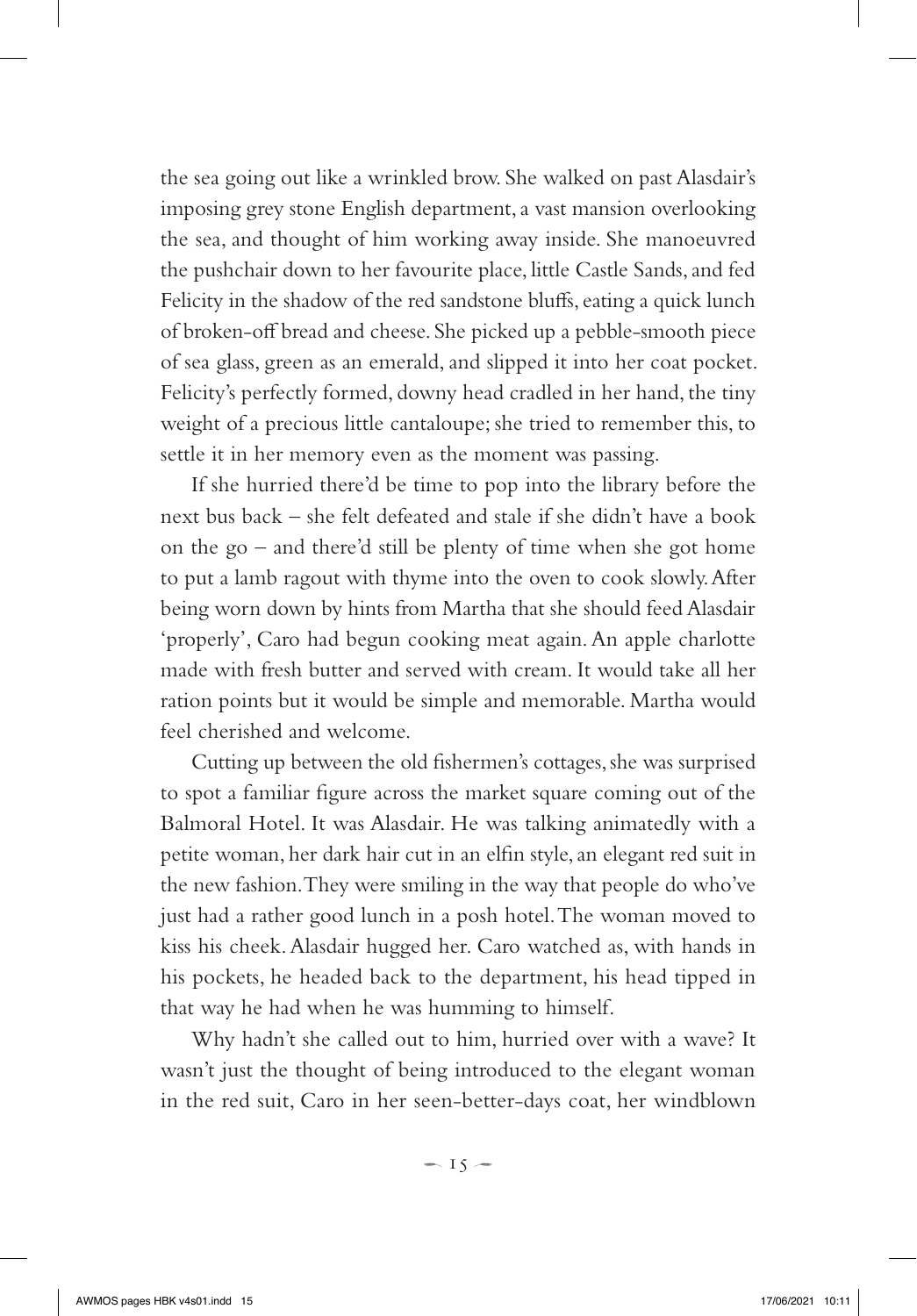hair, the grocery-laden pushchair. There was something more that she didn't entirely care to examine. She'd felt a need to observe. She knew she was being quite silly, acting as if there was something illicit in what was almost certainly a working lunch with some colleague that Alasdair had failed to mention before. She could still run after him – darling, who was that I saw you with – but she knew Alasdair would need to get back to work, doing whatever it was he did in his study. And besides, she wasn't the sort of nervy and needy woman who spied on her husband.

She turned and pushed Felicity doggedly towards the bus stop. But the unsettling feeling that she'd witnessed something disloyal refused to go away. At the very least, the Balmoral was famous for its fussy threecourse meals with wine and waiters – when Alasdair knew perfectly well she was cooking a special meal that evening. And a meal in the Balmoral was going to dent their weekly budget horribly. Perhaps she'd just cook an omelette later since he'd be positively stuffed. Or perhaps – and this was what she felt like doing as she hauled the shopping off the pushchair and folded it to get on the bus, Felicity on one hip – perhaps she'd go ahead and cook the lamb, with lots of potatoes, and a very large apple charlotte for pudding. Let Alasdair tell her he didn't feel awfully hungry.

As soon as she got back, the phone rang.

'Darling, bit of a hurry,' Alasdair began. 'Good news. Don't worry about cooking this evening. Mother's inviting us over to Kelly. She's got a wonderful idea she wants to run past you.'

'I've just been into town to do the shopping for tonight. You left the list.'

'Oh, I am such a nitwit. Sorry, darling. You've already done the shopping. That is bad luck.'

'Not luck exactly. By the way, I saw you across the marketplace, as you came out of the Balmoral.'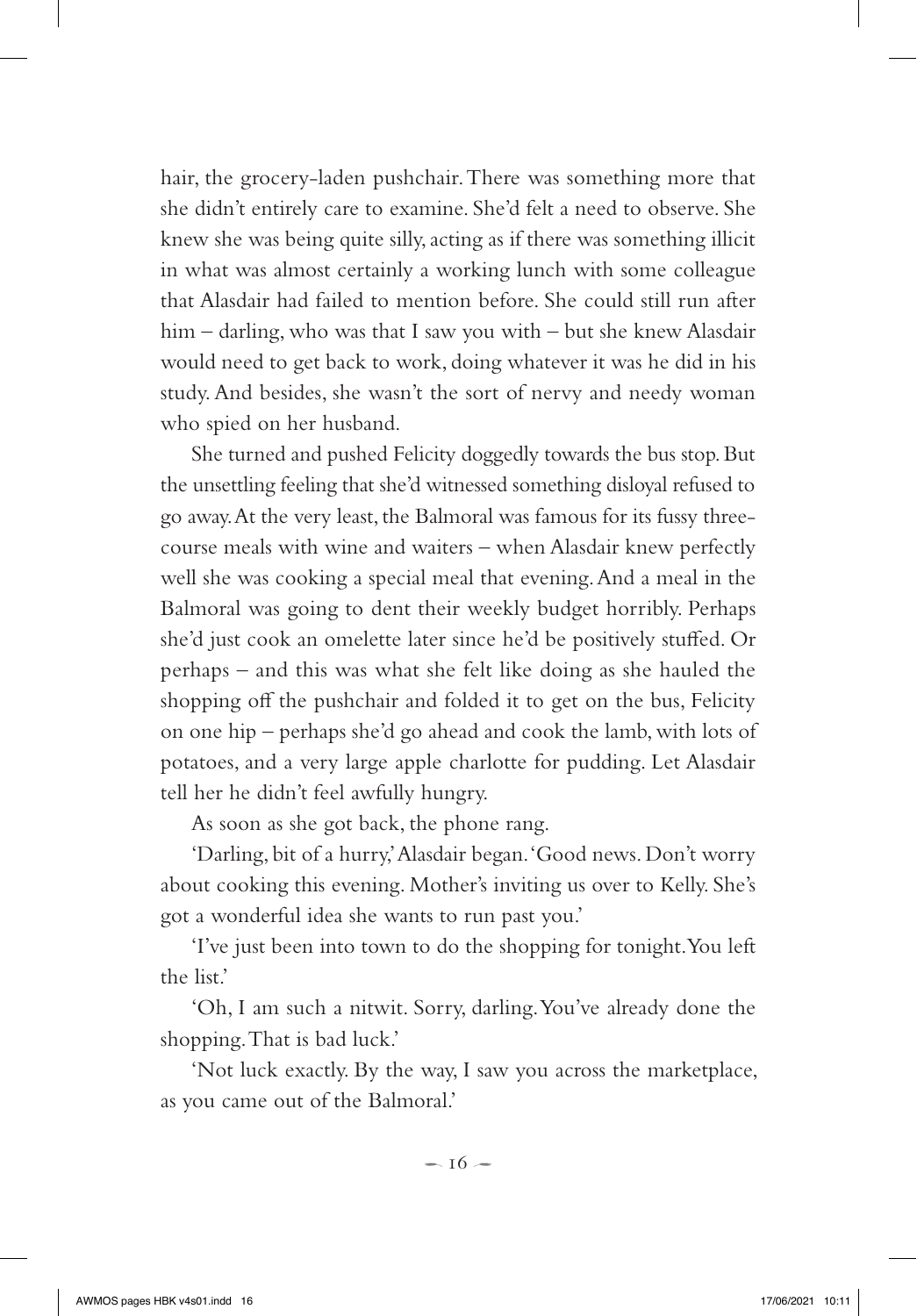'Really? Darling, why ever didn't you come over and say hello?'

'You looked as if you were in a hurry to get back to the department.' She paused. 'You were talking with a rather smart-looking person, a woman.'

'You mean Diana. An old family friend. Have you never met Diana? She's just moved back here and she dragged me in for a catchup and a bite to eat. If only I'd known you'd be in town. We could have all eaten together. Anyway, we'll talk tonight. About Mother's idea.'

'Alasdair, I can tell you now that I am simply not going to agree to move into the castle. I need – we need – space away from Martha, room to be a family.'

'It's nothing like that.'

'What then?'

'Look, darling, and don't be cross, but it's just that Mother's noticed that you seem a bit down.'

'She thinks I'm a bit down?' Caro suddenly felt tears welling up. Was she down? Anger that Martha had noticed. Relief that someone had noticed.

'She was thinking you might like some sort of project?'

'A project?' Caro allowed herself a bitter laugh. 'She doesn't think I'm busy enough already?'

'Some time to yourself. A chance to do some research again. It would be an actual post, darling, archivist to the estate, rooting through family records and letters and putting them in order for Mother. And you'll like this – perhaps you might even solve the family mystery.'

'How do you mean?'

'It's never been something my family talk about much, but no one has the slightest idea who my great-grandmother was, other than that she was a Mrs Gillan. I even tried to find out more about her once or twice, but every last trace of her has been excised from the family records. Just the sort of sleuthing through archives you're so good at.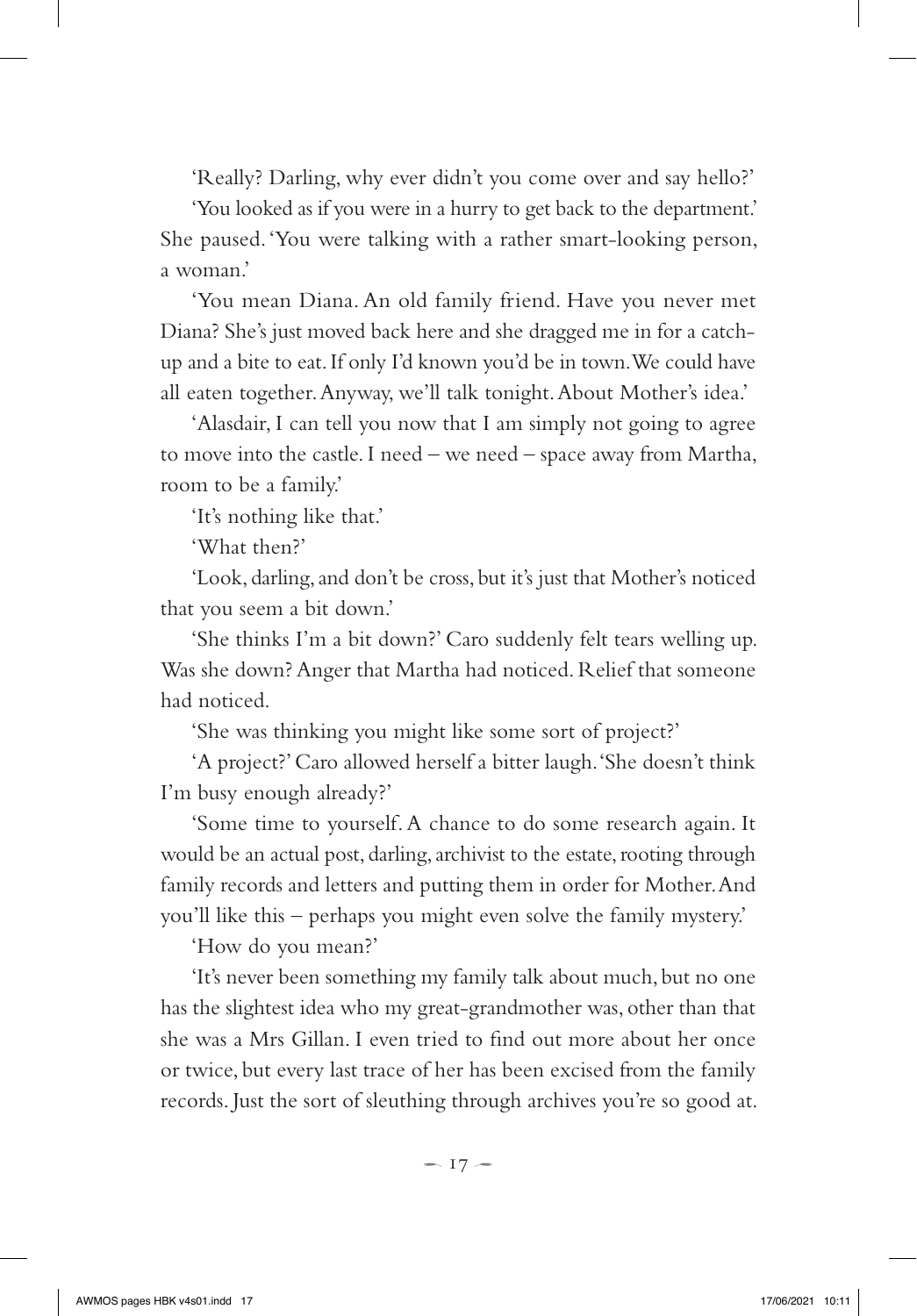Oh, and don't worry because Barbara could help mind Felicity when she comes in, or Mother. But we'll talk later.'

'Alasdair, I don't think–' He was gone. But even as she put the black receiver with its smell of Bakelite back in its cradle, Caro's spirits were beginning to lift. The idea of having her own work to do again, a door through which she might walk into her old life for just a little while each week. Was it possible? The idea of tracing this vanished relative was certainly intriguing. She started folding a pile of nappies from the laundry basket.

Of course it was marvellous to have a baby and people simply didn't realize that caring for a child took easily as much thought and intelligence as any thesis, and was equally absorbing and rewarding – in its own different way. But the rustle of papers at a calm desk, following through a thought. Someone else holding Felicity for a while.

Perhaps she was too harsh on Martha. Surely it wasn't beyond Caro's wit to try and get on with her better. After all, they had so much in common. They both adored Alasdair and they both adored Felicity. Or was this simply another ploy of Martha's to some obscure end? It was always hard to work out what Martha was really thinking.

Caro looked down at the skirt and short-sleeved blouse and cardigan she was wearing, had been wearing for a couple of days now. There were stains on her shoulder, the skirt in need of ironing. Yet she made sure Alasdair had his clean shirt each day. Felicity was always beautifully dressed in tiny, adorable, clean clothes. When had she become the last priority in the household?

While Felicity was asleep Caro took a hurried bath, rolled on her girdle from pre-Felicity days and snapped on her remaining pair of good stockings. Not wearing a girdle was, after all, considered a sign of bad breeding in certain circles. But she had to roll it straight off again in order to breathe. She put on her favourite red skirt,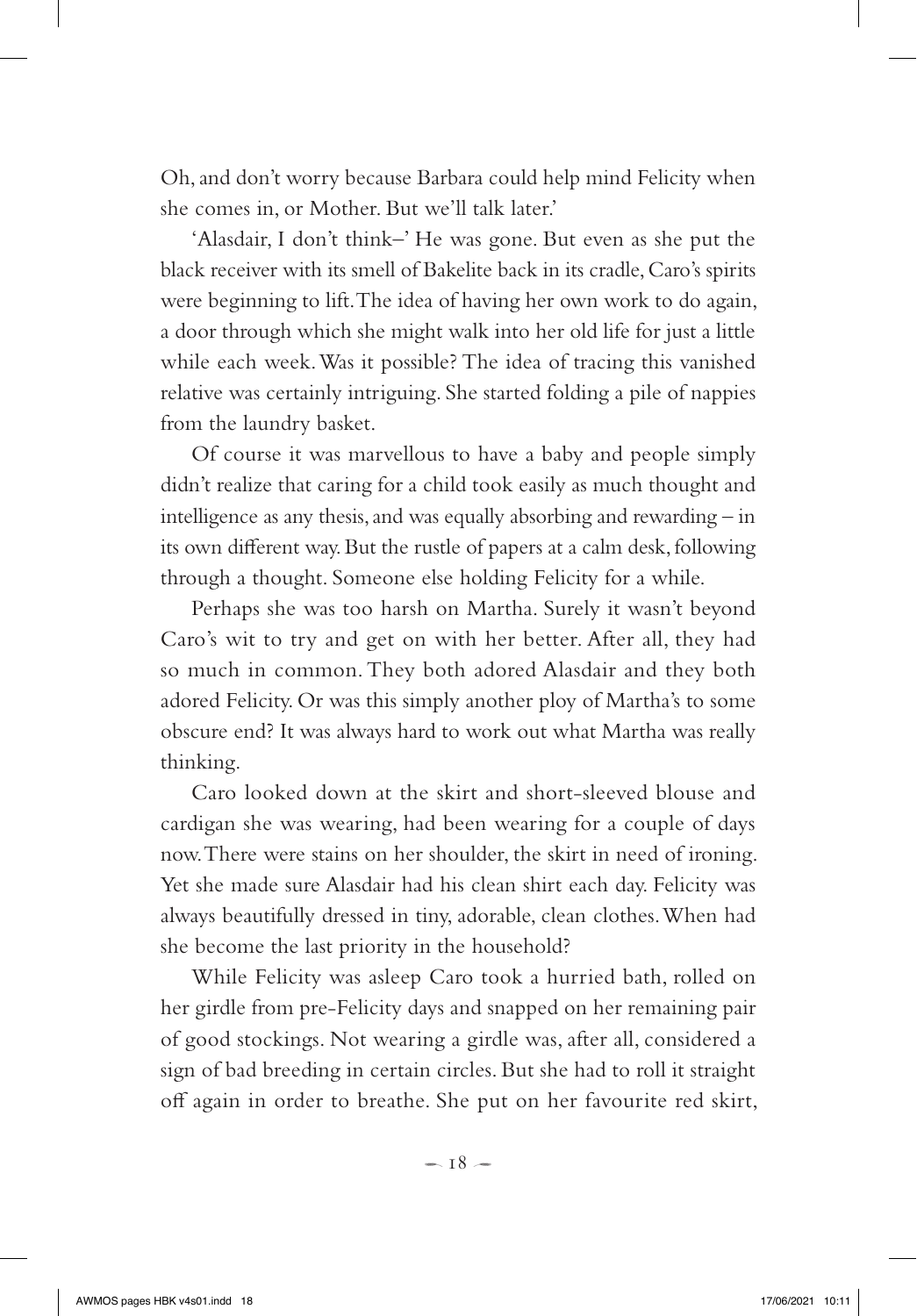and the embroidered peasant blouse that Alasdair had bought for her in Sorrento, pinned up her thick hair. She rooted around in her bedside drawer and found a lipstick. Stood and gazed at the woman in the mirror.

Who was that woman? Hard to know these days. Having a child had broken up the pieces of herself and handed them back in an order she didn't recognize, with the expectation that she would immediately know how to incorporate nappy buckets and feeding schedules and ways to cook turnips into her daily life. The Caro she knew had excelled at university, loved her post as a lecturer during the war. But post-natal Caro was a strange, Picasso-like woman made of opposing elements. Often overwhelmed with self-doubt. The rolling days of motherhood gave no prizes or pay packets to chart progress, just small chores that would need repeating as soon as they were done, and a dispiriting, overwhelming feeling of never being in control of events. She missed capable and confident Caro, dashing around the country, lecturing to upturned faces in village halls, able to clean a carburettor or expound on Shakespeare's plays equally well. She had admired that Caro.

A stirring from the pram in the hallway. A small grunt. She picked up Felicity and was given that beaming toothless smile. Wide-open eyes filled with such glee fastened on hers and the world tipped into joy again, one of those moments that reordered everything that had come before. She cradled the child in arms that were plumper than before, and realized that she felt strong, capable. Blessed. Standing at the open door of their life to come.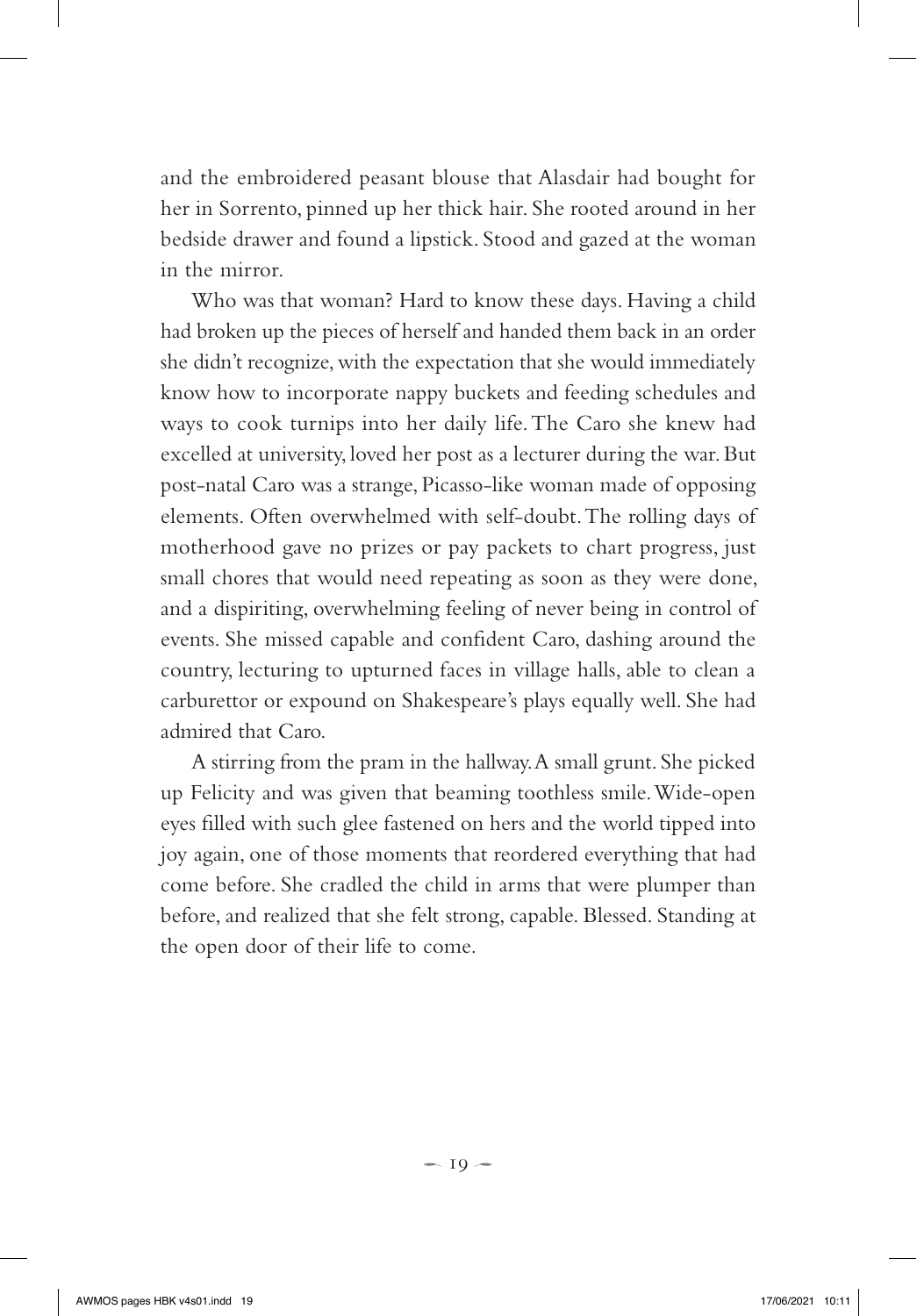# **C H A P T E R 4**

## kelly castle, 1874

Early morning, a line of light around the edges of the tall shutters. Charlotte can feel a mounting energy in the air that won't let her stay in bed. Six faint chimes from the clock in the drawing room below. No one about except for the servants moving like ghosts through the hidden passageways of Kelly, dusting, laying fires.

She slips from bed, crosses the floorboards and folds back the white shutters to see the larches bright with early sun, gold light on green. Beyond the castle roofs smoke is rising from the chimney of the Laundry Cottage, where the water will be set to boil for the day's wash. No point going to see if Mary will be free, not until Mary has finished the morning tasks for her aunt. Last summer, and the summers before, Charlotte could fetch Mary from the cottage at any time of the day and they would run through the woods, Oliver and Louisa joining in their games. But now everything's changed. Mary's been given an apron, a worried frown on her face when Charlotte asks her to come out so they can wander through the fields together. 'Not till I've finished the ironing, Miss Charlotte.' And Mary will be shut away with the hissing flat irons, folded sheets airing on rails above her like a village of white Bedouin tents floating in the air.

Charlotte opens the wardrobe door slowly, pausing at each creak so as not to wake her sister in the room above. In the inlaid mirror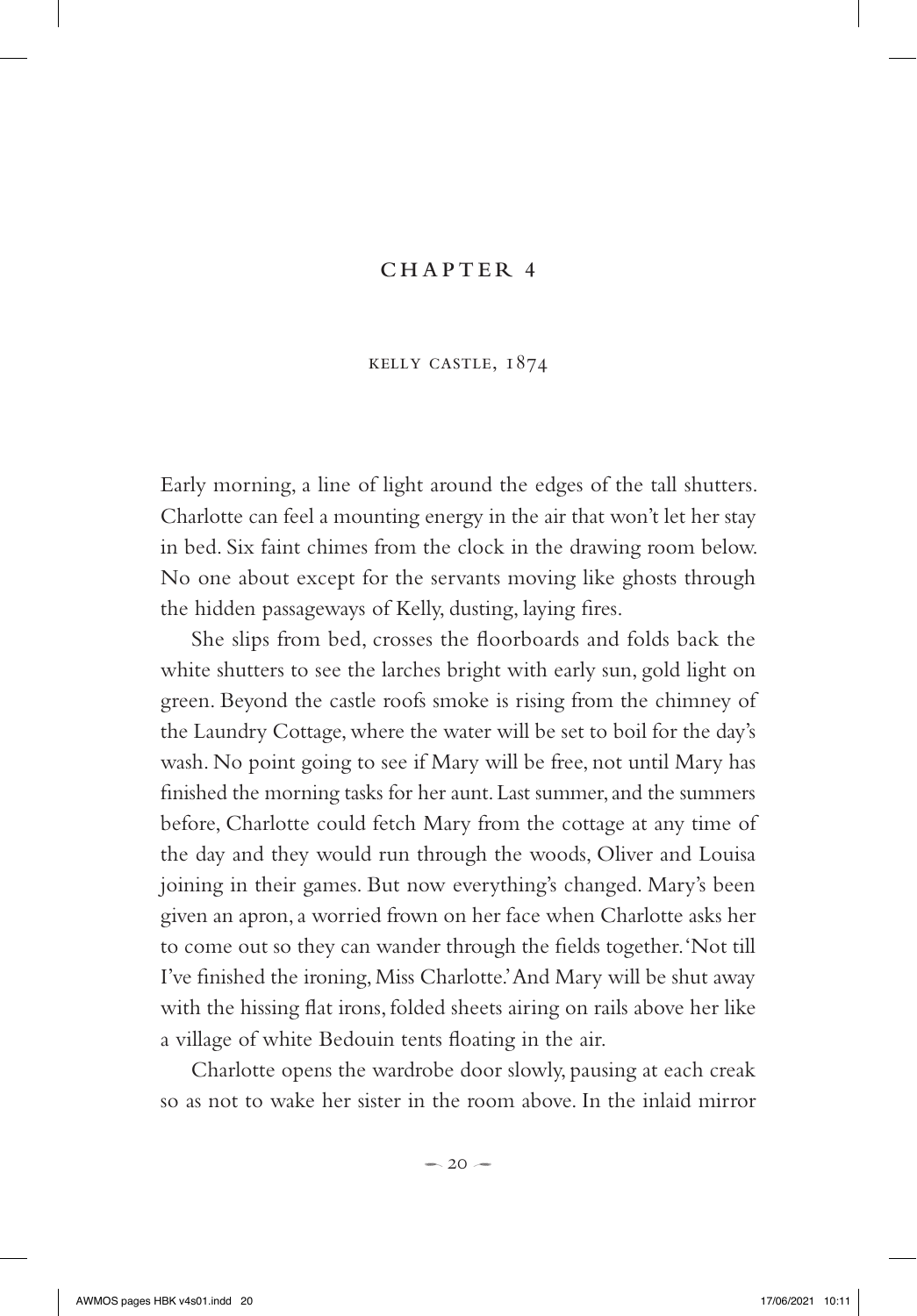she catches sight of a sliding image of last night's work, the dressing table with scissors next to an ivory comb, fistfuls of hair spilling onto the floor. She looks away quickly, thinks of Louisa's pillow with its crown of curling rags. It will be a long time before Charlotte sleeps in curling rags again.

She feels around on the floor of the wardrobe, ignoring the hateful new dress hanging above, and pulls out a pile of Oliver's old clothes. Hurrying now, for the morning's already getting away from her, she drags on the trousers, tightens the belt on the last notch. She's not as broad as Oliver was two years back. Pulls on the Aran sweater, its oily wool hinting of sea voyages and adventures. No time for socks, she laces up the boots, runs a hand over her hair. She hasn't got used to the new weightlessness.

The girls' rooms are in the oldest part of the castle in the North-West Tower, built in the Dark Ages and from which the castle has spread out in layers of increasing elegance and ambition. She winds down the stone staircase that opens out onto the chapel in the Tower Room below, crosses it to reach the drawing room. Charlotte can just about remember visiting Kelly as a small child of four or five, when Aunt Sylvia and Uncle Gregor had first purchased the castle. It was still a ruin then. She remembered great holes in the roof two floors above the drawing room, snow drifting down and piling up on the wet floorboards, dark ravens swooping and hopping through the rooms, cawing their displeasure at being disturbed. How cold it had been and how tightly Papa had held her in his arms because it was too dangerous to run through the rooms. She could remember Aunt Sylvia's excitement, her arms waving as she outlined all the things she was going to do to bring the castle back to life, a tall figure in violet capes and skirts, nodding flowers in Aunt Sylvia's hat. Why can't she remember her father's face better? Or her mother's? Because she had had no idea that one day she would need to remember them.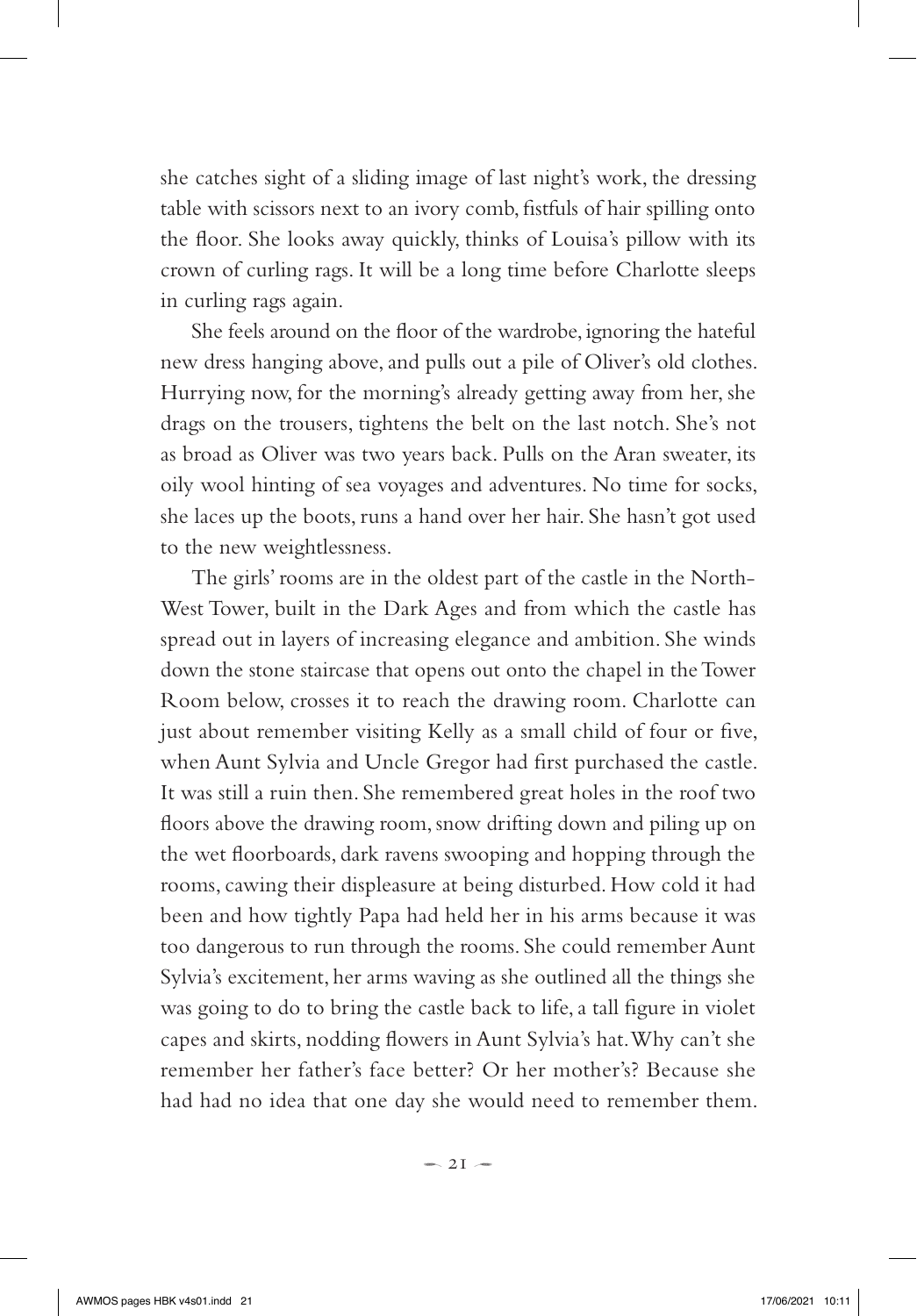She thought they would always be there, a constant part of her, Father kind and solid, Mother warm and petite in a green woollen dress.

Crossing the back of the drawing room with its silk chaises and white-painted panelling – hard to imagine it as a ruin now – she comes out on the main staircase. She glances over the banister to the sunburst of black-and-white marble tiles of the hallway below, catches the shadow of a maid disappearing through a door. No one else about.

She creeps down, along the back corridor, and bursts out of the back door, four storeys of windows still sleeping blind above her. Breaking into a run, she's soon near the Laundry Cottage and glimpses Mary's aunt at the back, sleeves rolled up, casting grain to the chickens.

Of all the places that Charlotte loves in Kelly Castle, the Laundry Cottage is her favourite. How many times has she sat at the pine scrubbed table next to Mary, thick slices of a new loaf spread with yellow butter by Mary's kindly aunt, Jean, while the coal glows red in the range and the white linen airs on the rails above? Mary has become as much a sister as Louisa, in all their summers growing up together at Kelly. At Christmas and in summer, as soon as the boarding school term was over, Charlotte and Louisa would go not to their aunt, their official guardian, and her house in a gloomy street in Glasgow, but to the home of the Gillans, Uncle Gregor, Aunt Sylvia and their son Oliver. Not that they were a real aunt and uncle, but they had been such good friends of Father's that the girls had always called them such. Uncle Gregor said that the air in the countryside was so much better for their lungs than the sooty air of town. And such healthy lungs they had too, according to Aunt Sylvia, who wondered if Charlotte must always shriek like a banshee in such an unladylike way.

Charlotte frowned as she passed the cottage but carried on. It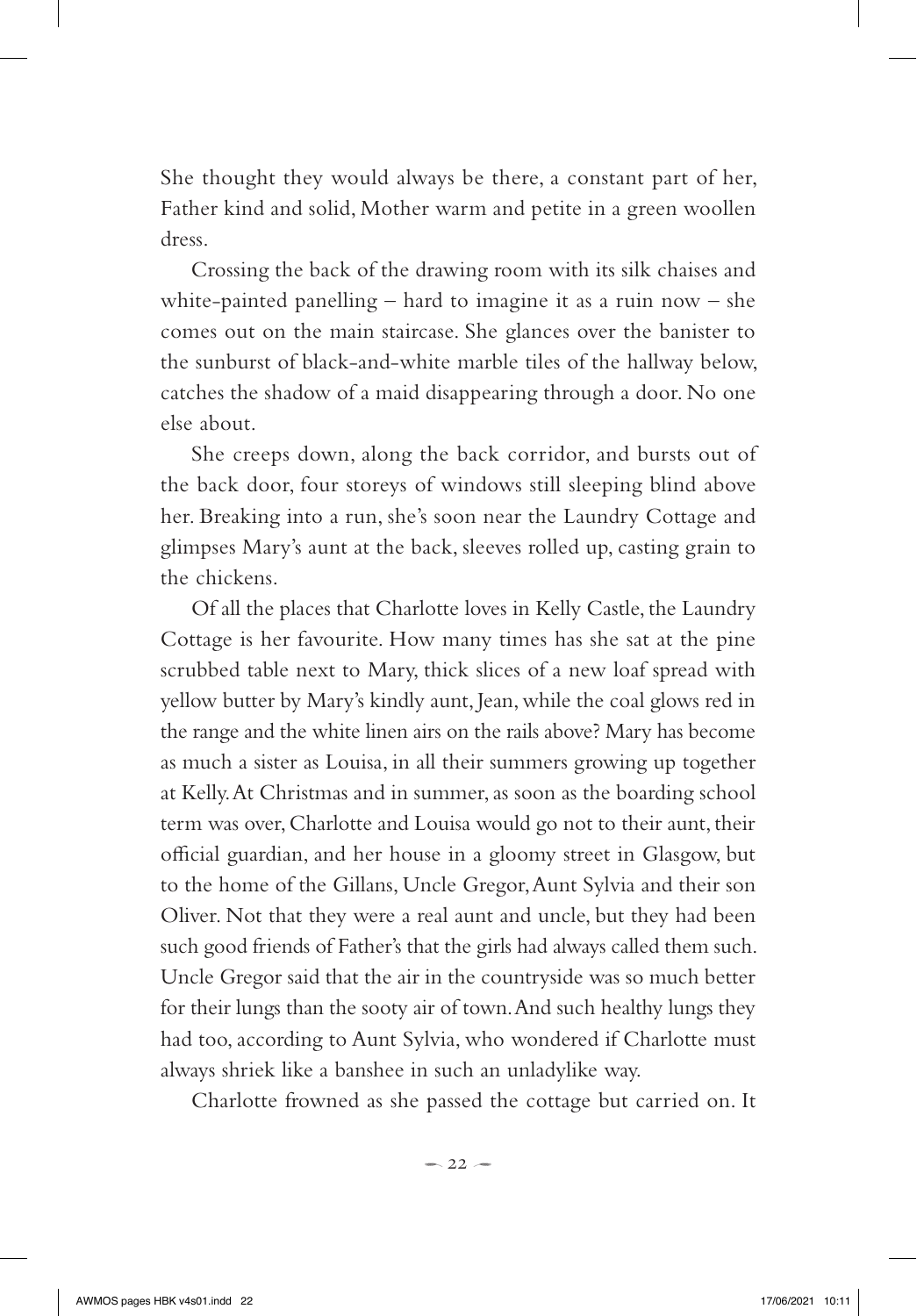wasn't that Charlotte wasn't welcome at the cottage any more, but lately, Mary's aunt had made it plain to her that it wasn't kind to run in and out of the cottage at all hours, tempting Mary to come out and play. This summer, Mary had to work.

Mary, she knew, was tolerated by Aunt Sylvia, as part of Aunt Jean's household. A better life for her here, Jean said, than going straight into the jute mills that were the destiny of most Dundee girls. At Kelly there was fresh air and good food and a chance to go to school in the village. But now that Mary was old enough to work, her aunt was hoping, expecting, that Oliver's mother might find a place for her niece soon among the housemaids. Otherwise Mary would have to return to Dundee and join her other aunts in the jute mill, its air thick with fibres that clogged the lungs, its thundering machines that left the girls half-deaf.

The same jute factories that had paid for Kelly Castle.

'And please, Miss Charlotte,' Aunt Jean had begged her, 'no more remonstrating with Mr Gillan about the mill conditions. They'll think it's me who has put you up to it, or Mary, when we are hoping, as you know, to hear soon.'

Mary's loss of freedom was not the only thing making this summer so strange and disappointing. Charlotte had always pitied Louisa's attempts to be dignified and seemly as the older sister while she and Oliver vied to climb the highest tree, or to shoot the straightest home-made arrows. Louisa pale and anxious on the sidelines. But lately, Oliver had shown not the slightest interest in making pirate dens. It was Louisa he noticed. He'd even praised the blue of Louisa's dress, how it matched her eyes. Oliver, who had never once noticed or cared about clothes before. A horribly upsetting betrayal. Charlotte did not have a high opinion of boys in general, but Oliver had always been a constant friend; now, however, it was as if he'd forgotten who she was, who he, Oliver, was. He'd even laughed when she'd dared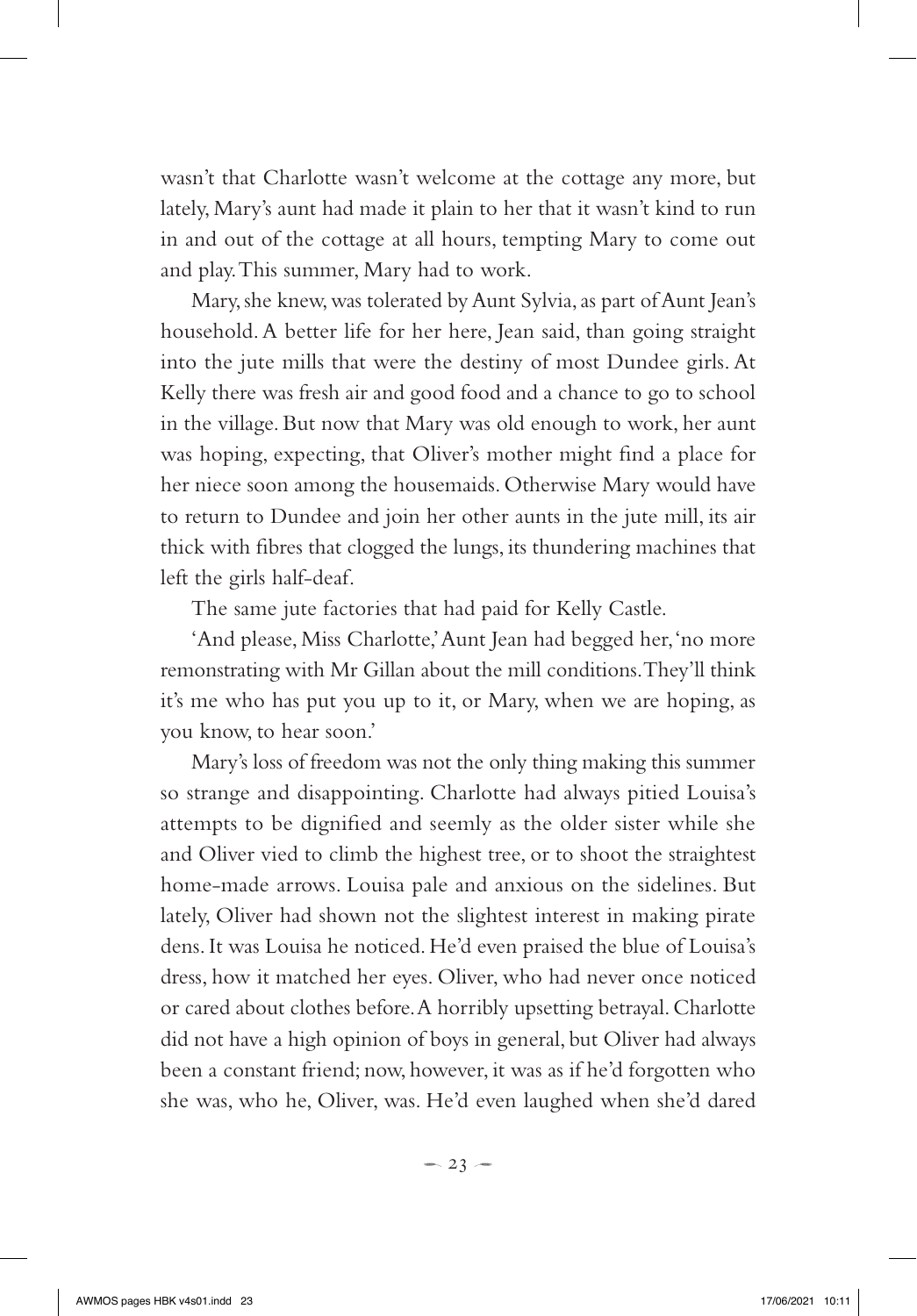him to race her to the top of the old Scots pine on the lawn. Said girls didn't climb trees.

Angry tears pricked her eyes. While they'd been away at school that year it seemed that someone had decreed that childhood was over, a closing-down of what a girl may or may not do – and a forewarning of the hardening of roles to come that she saw in the lives of the adults around her.

Well, Charlotte was not going to accept it. She would stay true to herself and true to the things she loved. And in time, she was sure of it, Oliver and Mary, and even Louisa, would come round to her view that nothing was as fine as the freedom they had shared here at Kelly, long, light days whooping around the grounds, Oliver leading the charge, even Louisa sometimes forgetting herself, running with skirts bunched up, voices echoing against the hills.

Striding fast across the lawns towards those hills, the old boots darkening as they splashed through thick dew, she dived into the rhododendron bushes, found the break in the low iron fencing that marked the boundary to the estate and entered the cool world of larches and birch trees. She took off her itchy hat, ran her hand again over the strange shortness, the tender changes of temperature on her scalp. Her head so light she could almost float.

No, she wouldn't think of the gloomy bedroom, or the long black strands of hair on the dressing table. Her stomach turned over with a flutter of dread all the same.

She followed the boots where they wanted to go, taking wide steps up soft banks of pine needles, climbing higher through shaded avenues of slender pine trunks, the treetops above crowding together to whisper their secrets.

Then out beyond the woods where the whole coastland lay open and bathed in brilliant morning colours, magenta soil, bright green corn, or the dark green of cabbage fields that were almost navy. Beyond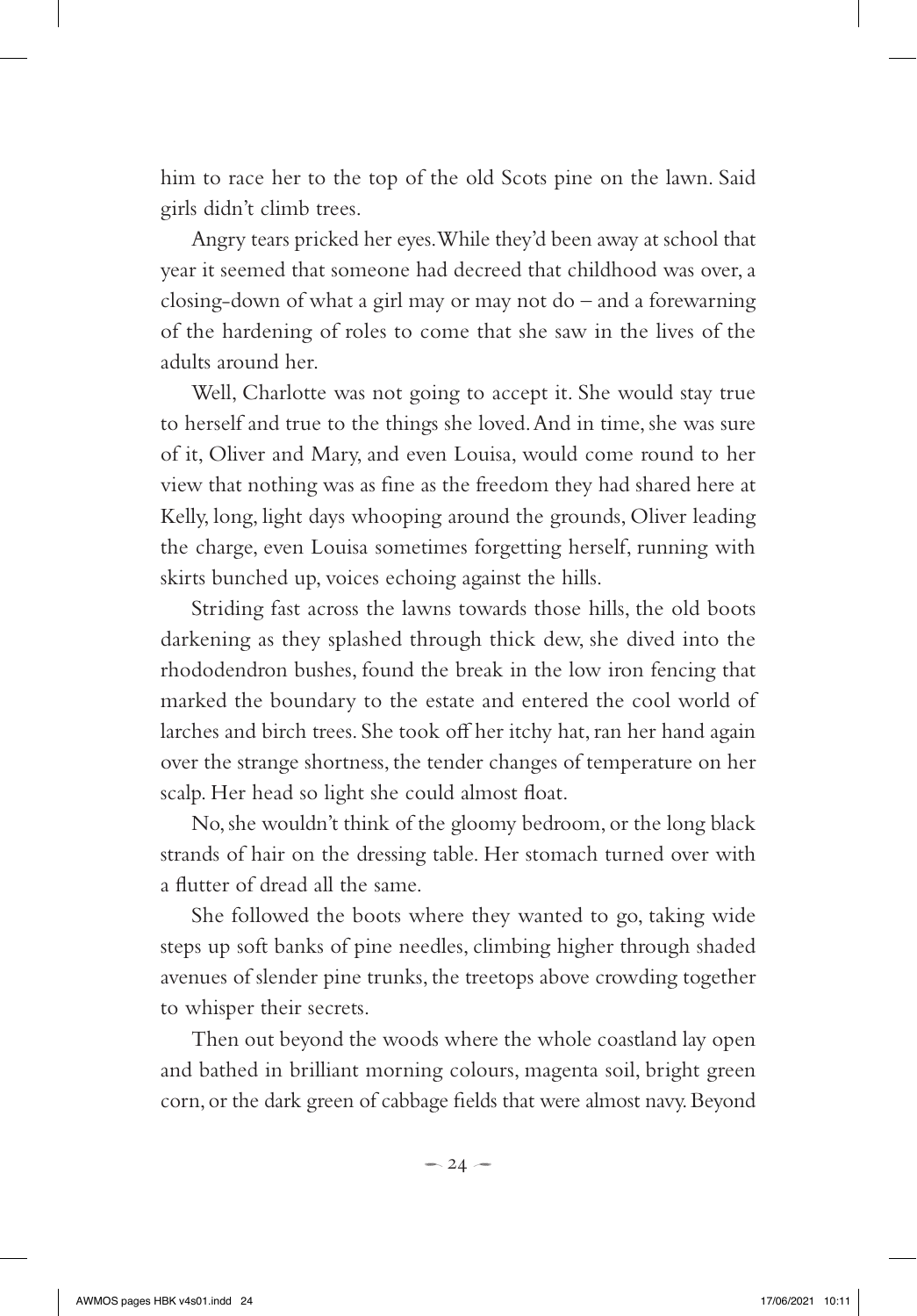it, the sea; and a little further along the coast, beyond where she could see, lay the Tay Estuary and the port of Dundee where ships travelled out across the world, to India, to America, to Russia and the Arctic. And one day – she took a deep breath – one day, she too would set sail in just such a ship.

Going back down the hill she began to feel the lack of breakfast – and the lack of socks. The left boot had chafed a sore patch on her ankle making her walk with her foot on one side. And with the rooftops of Kelly growing larger, she felt a wavering of courage. Those handfuls of hair in the gloomy bedroom were very final.

She took the longer route back, skirting unseen through the saplings round the back of the drying lawns. Sails of radiant white sheets now hung in the shafts of slanting light that would pole over the garden as the day progressed.

Briefly, she caught sight of Mary moving behind the kitchen window. Headed back to the castle with a feeling of exile.

Creeping back in through the servants' door, she could hear Annie singing in the back kitchen, Tom Griddle's flat footsteps along the stone slabs of the passage. She ran back up to her room, slipped inside. Jumped when she saw Louisa sitting on the bed, skeins of black hair in her hands. Louisa's fair hair was very much still on her head, brushed into ringlets and held with ribbons. She was wearing the blue morning dress that suited her so well.

'How could you? Have you forgotten that we are guests in the house, Charlotte?'

'As if I'm allowed to, for even a minute.'

'Where precisely do you think we will go each summer if not to Kelly? Oh, why must you be so difficult?' Tears landed on Louisa's lap, leaving dark spots on the blue cotton.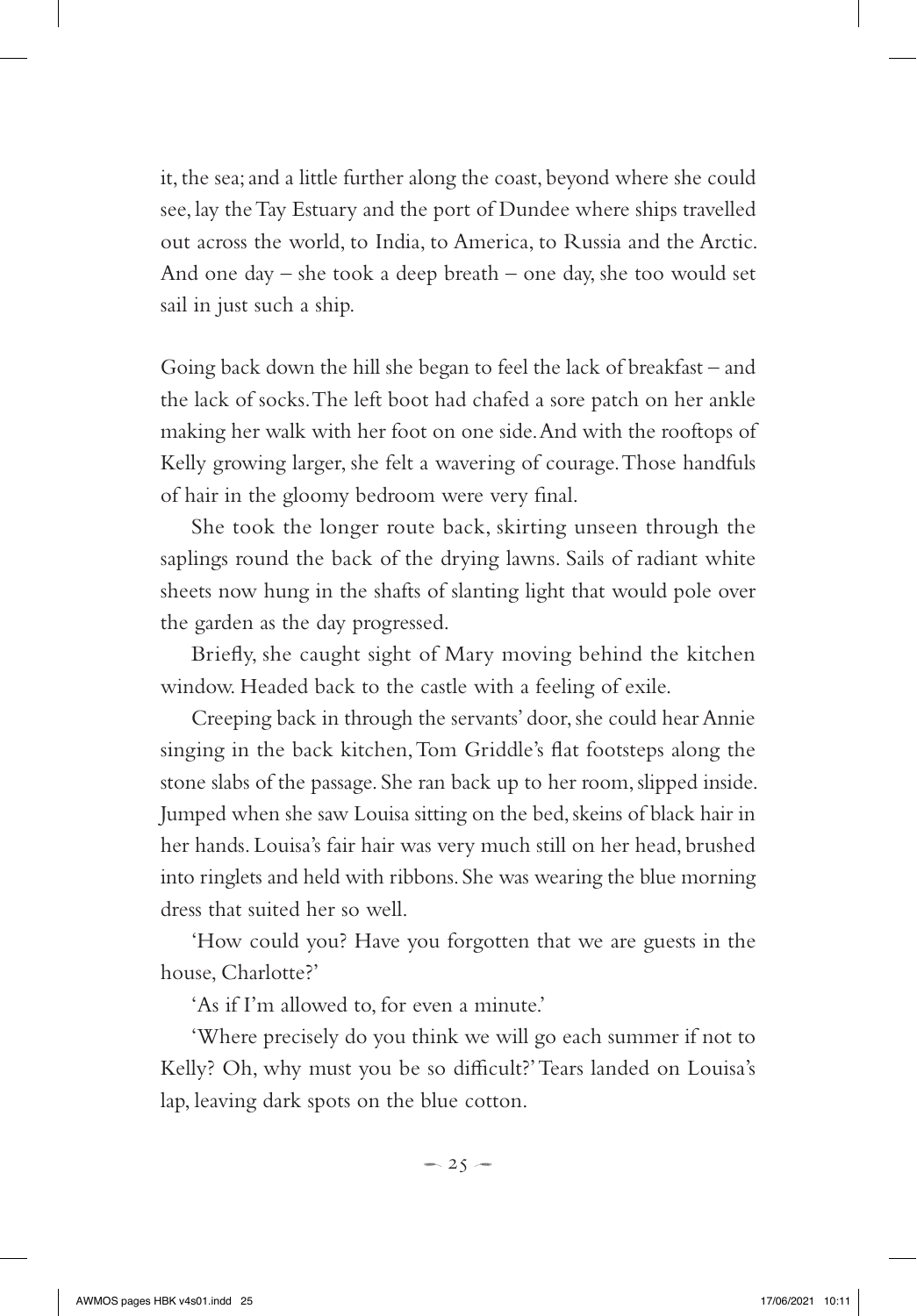'You don't have to cry, Lou. It's a few handfuls of hair, not the end of the world.'

Louisa huffed with exasperation. 'We're not children any more, Charlotte, playing castaways in the woods.'

'Better if we were.' Charlotte kicked the end of the bed, her lips set.

'And such lovely thick black hair. I was going to help you put it up for the first time. And after Aunt Sylvia had that beautiful new dress made for you.'

'This? This beautiful?'

Charlotte dashed to the wardrobe and pulled out the dress, held it in front of her; an ugly, fussy thing that Aunt Sylvia had ordered in Perth, since Charlotte should have something suitable for her age now, as almost a young lady. A muddy lilac stripe overlaid with encrustations of lace at the front, buttoned wrists and a long buttoned bodice that would need a maid with a button hook to get out of, a scratchy ruff of lace around the neck. A large silk bow on the back making it difficult to sit down comfortably.

'I think it is charming. And ladylike,' said Louisa.

'It's a fancy pudding with so many flavours it's inedible, and all to show how kind Oliver's mother is to orphans. I'll never wear it.'

But even as she shoved it back into the wardrobe, Charlotte knew Aunt Sylvia had a way of making sure that she would.

Charlotte pulled on her oldest and most comfortable day dress. The hem was a little short of late, but all the better for running. She felt the itch of tears in her eyes again, for the cool wind on her face when she and the other children used to race across the lawns together, laughing and calling out.

As to the hair, there was nothing to be done – save using a pot of glue. Louisa chose a large velvet tam-o'-shanter, soft enough to pull down and cover Charlotte's hair completely.

'A lady may wear a hat indoors while dining,' she said, doubtfully.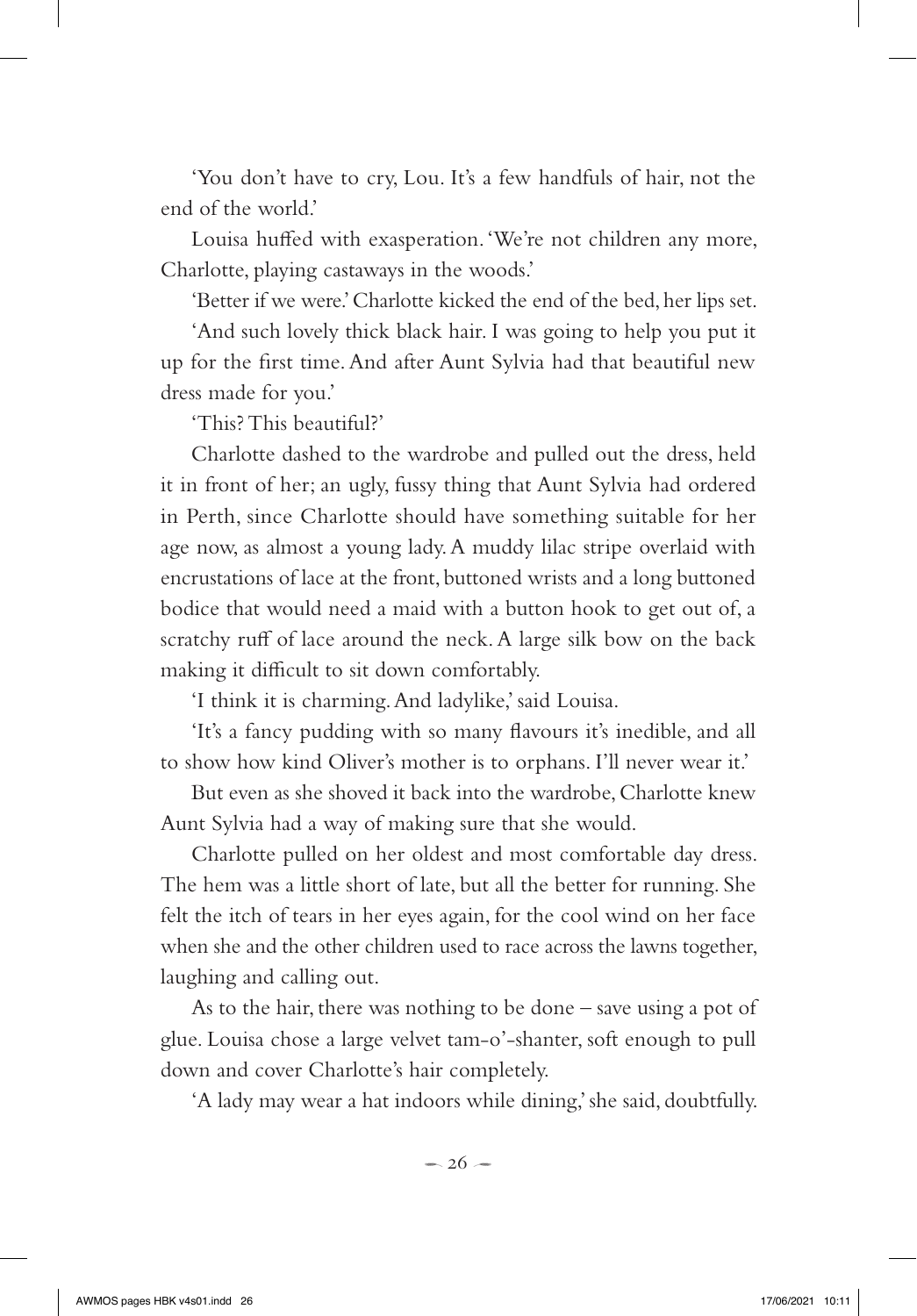'At breakfast?' said Charlotte.

One behind the other, with solemn steps, they descended the tower staircase.

'If Father had lived. . .' whispered Charlotte.

'I know, dearest. But please try and remember that we are fortunate to be here,' whispered Louisa. 'It is only for Uncle Gregor's friendship with Father that we are invited here each year.'

And perhaps for his feeling of guilt, though that was never said. It was Uncle Gregor who had underwritten their father's Arctic expedition, sent out in the hope of discovering new sources of whale oil. The Dundee jute mills could not run without it. After the expedition was lost, he had also accepted the privilege of underwriting Louisa and Charlotte's education, relieving the elderly aunt when their boarding school term ended, the girls arriving in a series of green-and-gold summers and crisp winters, watching the gradual restoration of the old building from ragged, ivy-hung sandstone walls to a beautiful Scottish mansion house filled with medieval furniture and rare paintings.

The tower steps ended at the little chapel room. In it hung the portrait of Aunt Sylvia's brother, William, for ever a handsome young man of nineteen in a blue Admiralty jacket. William had also disappeared in the Arctic, but some twenty years earlier than their father. He had been lost with the Franklin expedition that had been sent out in the hope of finding the fabled northern trading route and which was lost without a trace. And if anyone might think that Aunt Sylvia's loss would make her more sympathetic to the girls' loss, then Charlotte could have told them what was implied by every headache or injured tone from their hostess, or fit of nerves that left her in bed for days: Mrs Sylvia Gillan's pain was too vast and all absorbing for any such thing.

Above all, the girls knew to never, ever mention the terrible lies